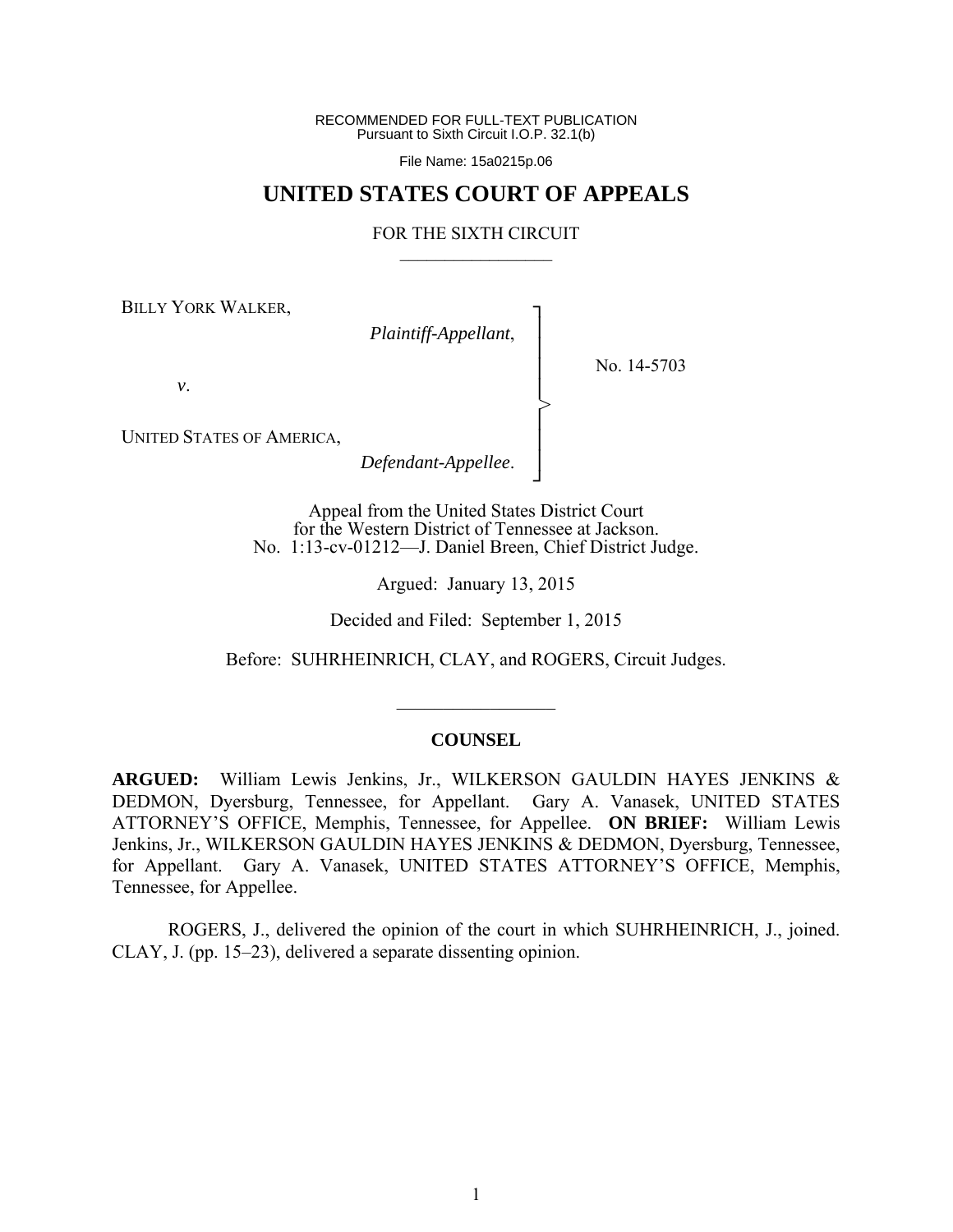# **OPINION**  $\frac{1}{2}$

 $\frac{1}{2}$  ,  $\frac{1}{2}$  ,  $\frac{1}{2}$  ,  $\frac{1}{2}$  ,  $\frac{1}{2}$  ,  $\frac{1}{2}$  ,  $\frac{1}{2}$  ,  $\frac{1}{2}$  ,  $\frac{1}{2}$ 

 ROGERS, Circuit Judge. Federal law generally bars both state-convicted and federallyconvicted felons from possessing firearms, unless (among other conditions) their civil rights have been "restored." The Supreme Court has held that whether a felon's civil rights have been restored must be determined under the law of the convicting jurisdiction. *Beecham v. United States*, 411 U.S. 368 (1994). In rejecting the argument that a state's restoration of the civil rights of a federal felon was sufficient to lift the disability under the federal statute, the Supreme Court avoided the arguably anomalous result that a convicted felon's federal firearm disability would depend on the state in which he was physically present when he possessed the firearm. A federal statute was in place that provided a means for a felon to get his firearm disability lifted. Since then, Congress has rendered inoperative the federal statutory provision directly addressing the lifting of the firearms disability based on a felony conviction. Now Billy Walker, a federal felon residing in Tennessee who has had his civil rights fully restored under Tennessee law, asserts that his Tennessee restoration of rights, because of the federal law effects of that restoration, in conjunction with certain longstanding federal statutory and constitutional provisions, leads to the conclusion that federal law has restored his rights sufficient to lift the disability. If so, the argument could have been made back when the Supreme Court decided *Beecham*, presumably leading to a different result in that very case. That possibility, especially in light of Congress's subsequent legislation to limit the lifting of federal firearms disability for federal felons, should give us pause before holding that a state restoration of rights after all does result in a lifting of federal firearm disability. Such a holding would raise intractable issues about which state's restoration of rights applies to a federal felon's possession of a firearm. Although a lawyer-like argument can be made to that effect, in the end a careful reading of the federal statute does not lead to such a strange result.

 Walker argues that the relevant civil rights for firearm-disability-lifting purposes are the right to vote, the right to serve on a jury, and the right to hold government office. When these rights are restored at the state level, the argument goes, federal law in various ways permits the exercise of the same three civil rights at the federal level, thus meeting the federal statutory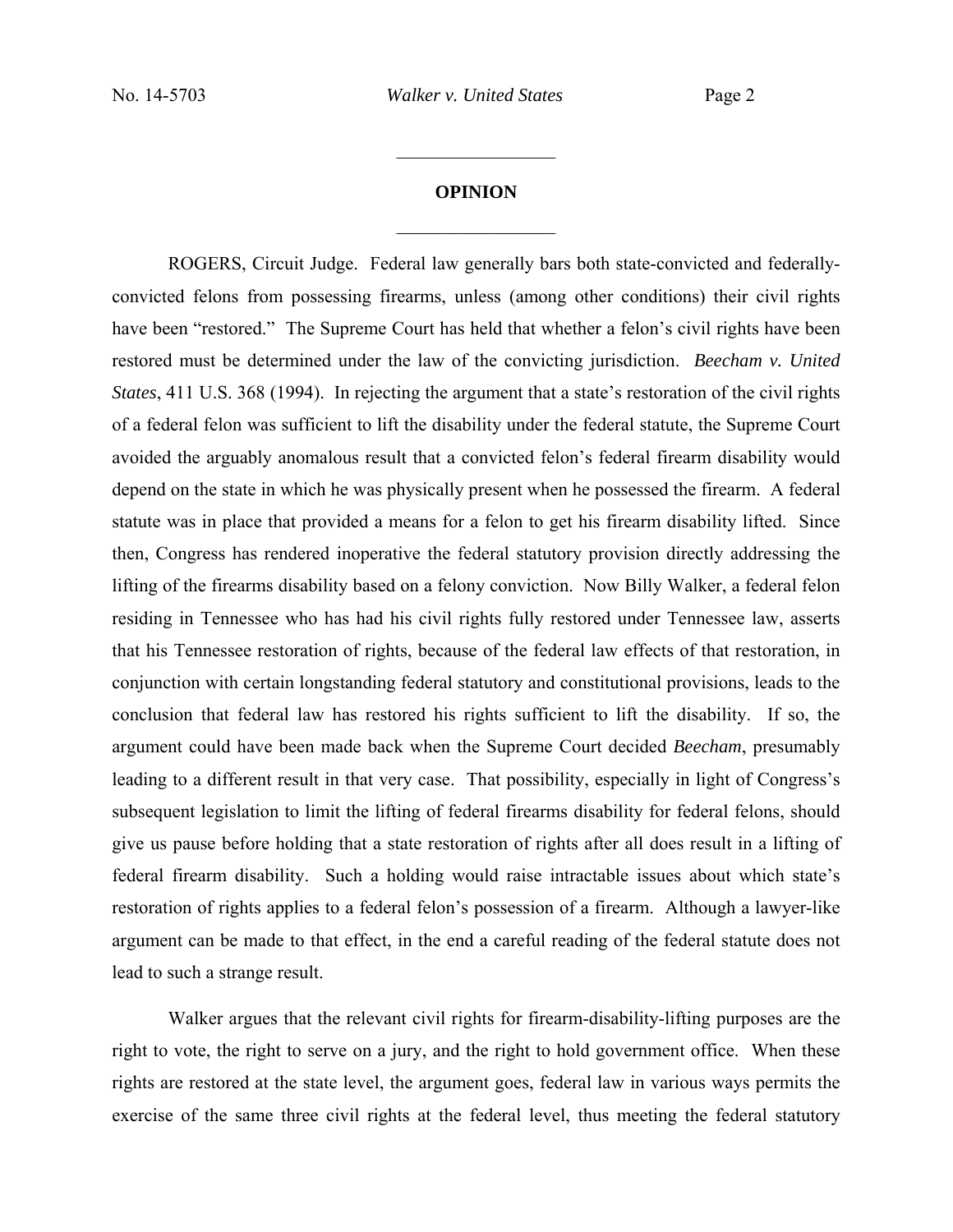standard. The argument, however, works at best only for one of the three rights, and therefore is not sufficient to constitute a federal restoration of federal civil rights (plural) to warrant lifting the firearm disability.

 The relevant facts are not in dispute. In 1987, Walker was convicted on multiple nonviolent felony charges in federal court located in Tennessee. These convictions rendered him subject to the federal ban on possession of firearms by a convicted felon under the Gun Control Act of 1968. *See* 18 U.S.C. §§ 921(a)(20), 922(g)(1). As a result of his status as a felon, Walker also lost certain rights under the law of Tennessee, where he resided, including the right to vote, the right to hold state office, and the right to serve on a state jury; this had consequences for his federal law rights, including the right to serve on a federal jury. Tenn. Code Ann. § 40-20-112 (loss of right to vote);  $\S$  40-20-114 (loss of right to hold public office);  $\S$  22-1-102 (loss of right to serve on a state jury); 28 U.S.C. § 1865 (loss of right to serve on a federal jury).

 Recently, Walker set out to restore his civil rights and regain the right to possess firearms. In June 2010, Walker obtained a Tennessee state court order ruling that he "is eligible to have all civil and citizenship rights restored, including, without limitation, the right to vote, the right to serve on a jury, and the right to hold an office trust," and ordering Walker's "civil and citizenship rights . . . restored pursuant to Tenn. Code Ann. § 40-29-105." The same court issued a second order on March 22, 2012, confirming the restoration of rights in the prior order, and clarifying that Walker "shall have the explicit right to bear and possess firearms."

 In January 2013, Walker attempted to purchase a firearm at Gander Mountain in Jackson, Tennessee, but was prevented from doing so. When Walker appealed to the Tennessee Bureau of Investigation, he received an explanation that he was denied authorization because he was listed as a disqualified person in the background check database maintained by the Federal Bureau of Investigation.

 Walker thereafter filed suit in the present action, seeking a declaratory judgment that his civil rights and his right to possess firearms have been restored in full under federal law. The district court subsequently granted the government's motion for judgment on the pleadings and denied Walker's motion for summary judgment. Walker appeals.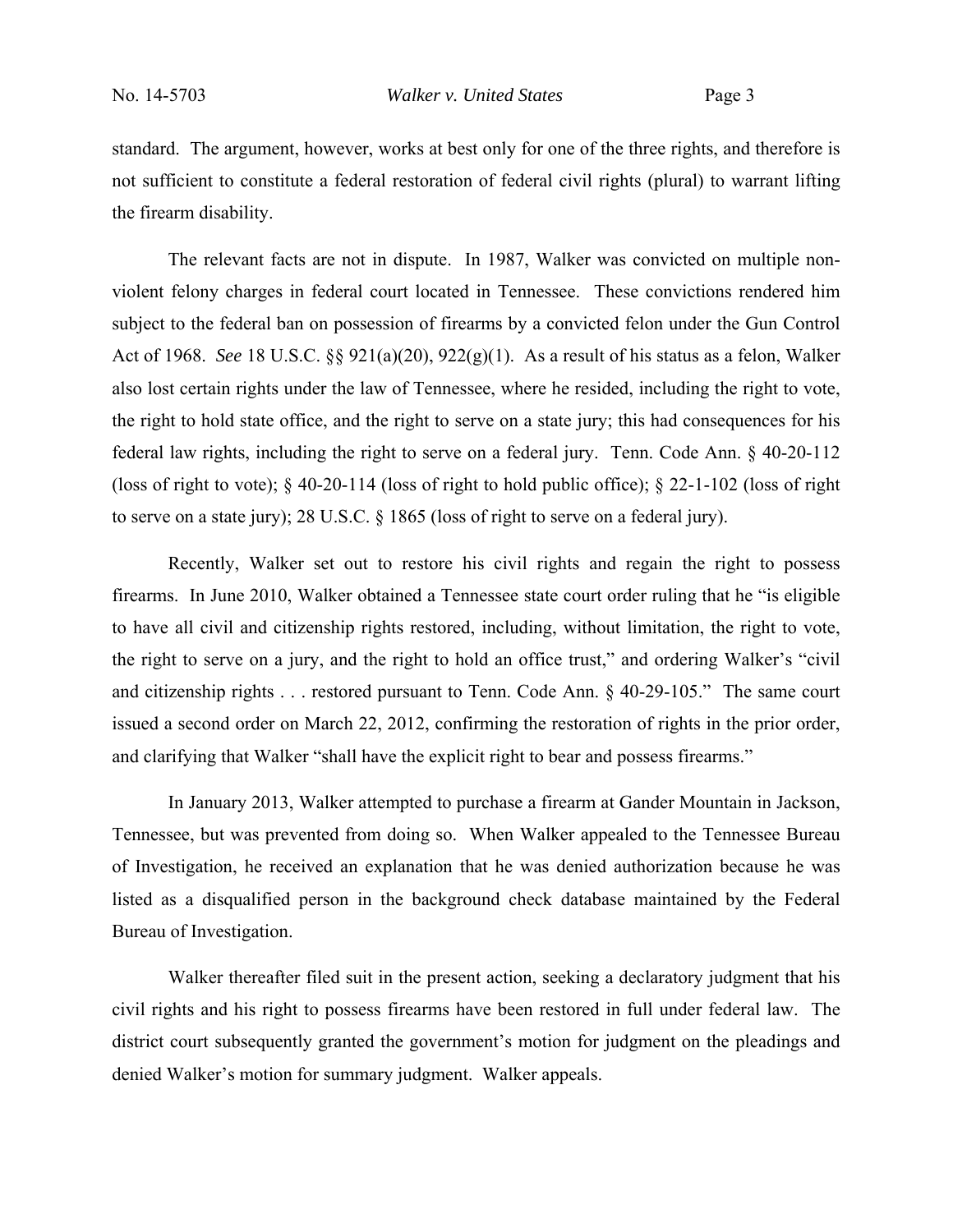Walker was originally prevented from possessing firearms by 18 U.S.C. § 922(g), which prohibits "any person . . . who has been convicted . . . of a crime punishable by imprisonment for a term exceeding one year . . . [from] possess[ing] . . . any firearm or ammunition." Walker would obviously fall under this statute, except that, under 18 U.S.C. § 921(a)(20), "[a]ny conviction which has been expunged, or set aside or for which a person has been pardoned or has had civil rights restored shall not be considered a conviction for purposes of this chapter," subject to conditions not at issue here. Walker argues that because his civil rights have been restored under Tennessee law, they have been restored for purposes of this statute.

 Because Walker was convicted in federal court, the restoration of his rights under Tennessee law is not in itself enough. Presented with factual circumstances materially indistinguishable from the present case—federal felons whose rights had been restored in the states where they resided—the Supreme Court held that "whether a person has had civil rights restored . . . is governed by the law of the convicting jurisdiction." *Beecham*, 511 U.S. at 371. The Court reasoned that the statute expressly provided that what constitutes a conviction is "determined in accordance with the law of the jurisdiction in which the proceedings were held," and that the exemption clause provides that a conviction for which civil rights have been restored "shall not be considered a conviction." *Id.* The Court noted that a different conclusion would require the Court "to come up with a special choice-of-law principle for the exemption clause." *Id*. (One of the two district courts below in *Beecham* had applied the law of the state in which the federal convicting court had sat, while the other had applied the law of the state in which felon had possessed the firearm. *Id.* at 370.) The Court rejected an argument that Congress would not have wanted the civil rights restoration exemption to be determined by federal law because there was no federal procedure of restoring civil rights to a federal felon. The Court rejected this argument because Congress did not intend that felons convicted in every jurisdiction have access to all the procedures (pardon, expungement, set-aside, and civil rights restoration) specified in the exemption. *Id.* at 372–73. Thus the Court did not need to reach the argument *in favor of the felons* that a federal felon cannot have his civil rights restored under federal law. *Id.*  at 373 n.\*.

In determining whether Walker's "civil rights" have been restored, precedent indicates that we should look to three civil rights in particular: "the rights to vote, to serve on a jury and to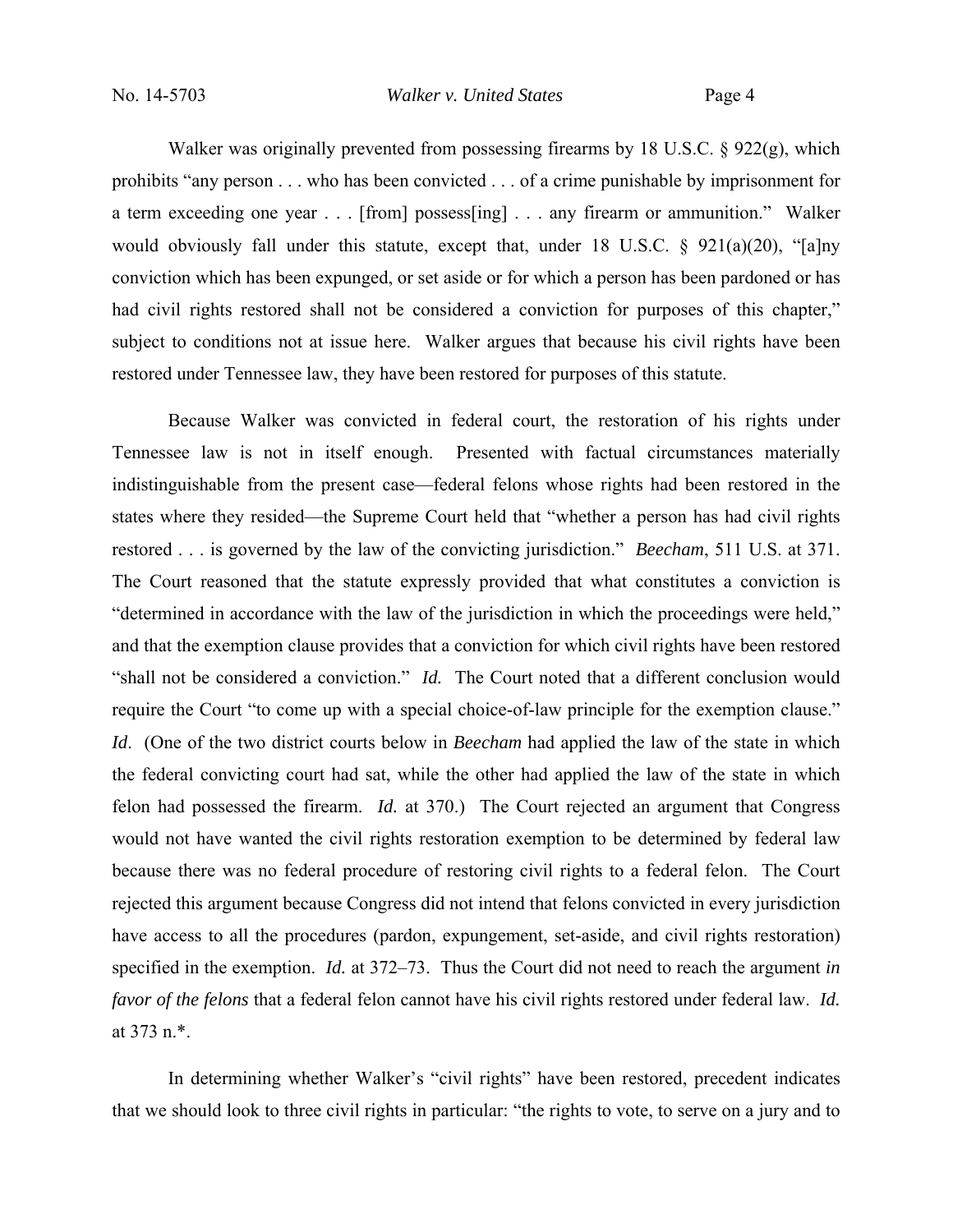seek and hold public office." *United States v. Cassidy*, 899 F.2d 543, 550 (6th Cir. 1990); *see Logan v. United States*, 552 U.S. 23, 28 (2007). Along with the parties, moreover, we assume that in this context the relevant rights are to vote in federal elections, to serve on federal court juries, and to seek and hold federal office. At most one of these has been "restored" under federal law, and that is not enough.

First, we assume for purposes of this appeal that Walker's right to serve on a federal jury has been restored under federal law. Under 28 U.S.C. § 1865, the statute defining eligibility for federal jury service, a person meeting other statutory requirements can serve on a federal jury "unless he . . . has been convicted in a State or Federal court of record of a crime punishable by imprisonment for more than one year and his civil rights have not been restored." 28 U.S.C. § 1865(b)(5). Assuming that restoration of civil rights in this statutory context refers to the restoration of civil rights in one's state of residence, Walker has had his right to serve on a federal jury restored under federal law. Walker's conviction placed him within the exclusion from federal jury service in the statute, and the restoration of his civil rights under Tennessee law arguably placed him within the exception to the exclusion. Federal law explicitly provides a particular condition under which felons may, in spite of their convictions, serve on federal juries, and Walker has, it appears, met that condition. It thus appears that Walker has had his right to serve on federal juries restored under federal law, albeit by cross-reference to state law. Of course if the language of  $\S$  1865(b)(5) were limited in the way that similar language in § 921(a)(20) was limited in *Beecham*, the statute might be read to mean "and his civil rights have not been restored *by the convicting jurisdiction*." In that case, we might be faced with interpreting circular provisions: whether a civil right is restored under federal law would depend (at least in part) on whether the civil right was restored under federal law. We need not resolve this issue, however, as the other two relevant rights have not been "restored," and one alone is not enough.

 Second, Walker's right to seek and hold public office has not been restored, because he was never deprived of that right to begin with. Neither Congress nor the states can add to the constitutional qualifications for holding federal elective office. *Powell v. McCormack*, 395 U.S. 486 (1969); *U.S. Term Limits, Inc. v. Thornton*, 514 U.S. 779 (1995). Because the constitutional qualifications make no mention of convictions, under federal law, Walker could always run for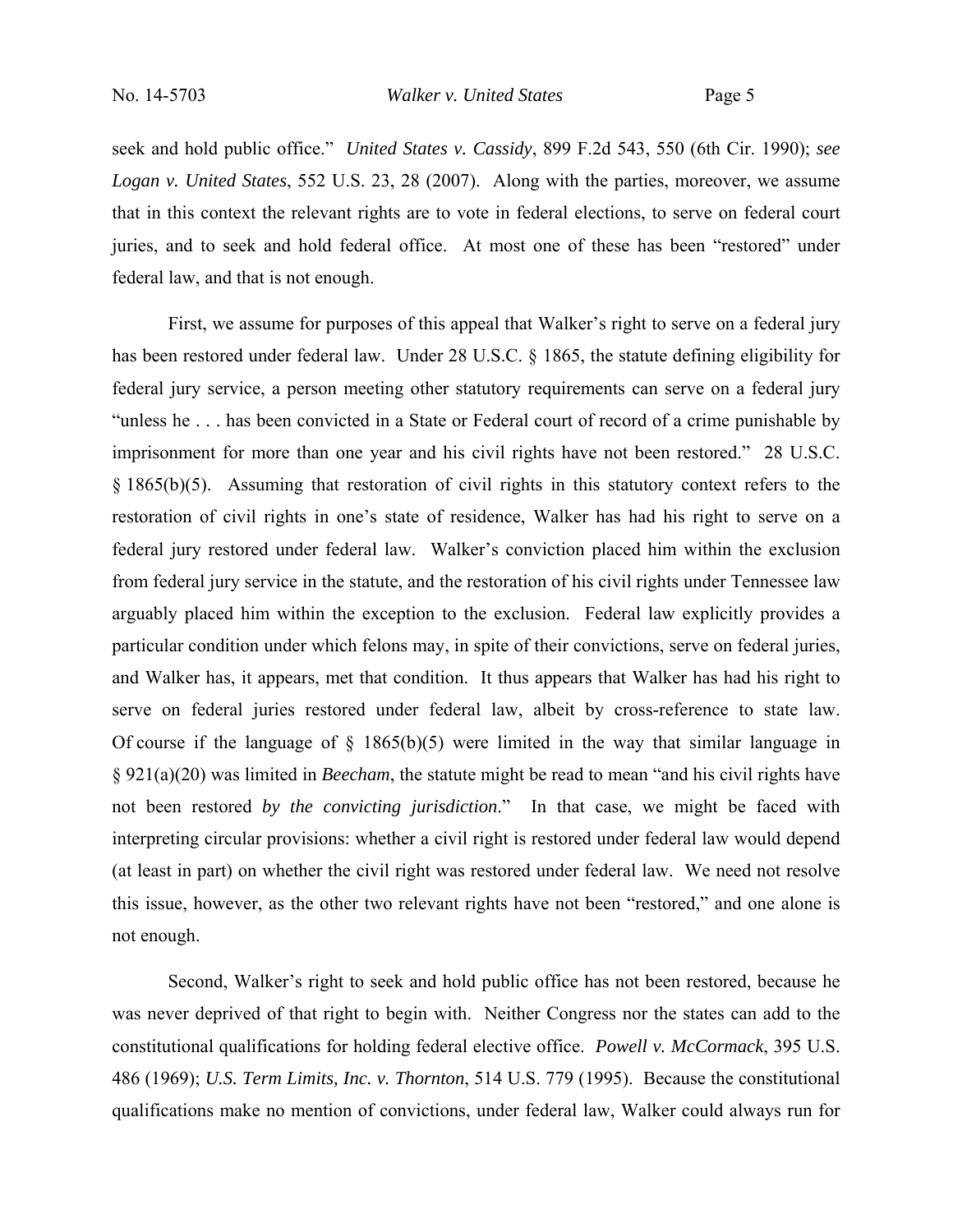and hold federal public office. Walker's conviction also had no effect on how federal law regulated his right to run for and hold state public office. The Supreme Court held in the context of the Armed Career Criminal Act that "an offender who lost no civil rights" has not had his civil rights restored for purposes of § 921(a)(20). *Logan*, 552 U.S. at 37. Having a thing "restored," as that word is used in § 921(a)(20), implies that that thing was first lost. *See Logan*, 552 U.S. at 31. Thus Walker's right under federal law to run for federal elected office was never restored because he never lost it.

 Third, Walker's right to vote in federal elections was not restored under federal law in the sense that the convicting jurisdiction (i.e., the United States), either by across-the-board legislation or by individual adjudication, determined that such a right should be returned to him. The best reading of  $\S 921(a)(20)$  is that for a civil right to be restored, it must be restored as a result of an evaluation by the convicting jurisdiction of what the consequences of the conviction ought to be. That is not the case here. The provisions of federal law on which Walker relies provide general rules for voting rights that apply to felons to the same extent as to anyone else; the federal scheme does not address Walker's conviction—or convictions in general—at all, and so it does not effect a restoration of Walker's right to vote for purposes of  $\S 921(a)(20)$ .

 The provisions of federal law on which Walker relies are the constitutional provisions relating to voting in House and Senate elections, both of which provide (with minor and inconsequential style variations) that "[t]he electors in each State shall have the qualifications requisite for electors of the most numerous branch of the State legislature[s]." U.S. Const. art. I § 2; *id.* amend. XVII. This means that under federal law a person has the right to vote in elections for Congress so long as the state where that person resides permits him to vote in state legislative elections. *Wesberry v. Sanders*, 376 U.S. 1, 17 (1964). Thus Walker lost his federal right to vote in congressional elections when he was convicted because Tennessee, his state of residence, prohibited him from voting in Tennessee's legislative elections. When Tennessee lifted that prohibition, Walker regained his federal right. These provisions of federal law are indifferent as to Walker's status as a felon and even as to the reasons that Tennessee first denied and then restored Walker's state legislative voting rights. Instead, Walker's right to vote under federal law turns entirely on whether or not Tennessee permits him to vote.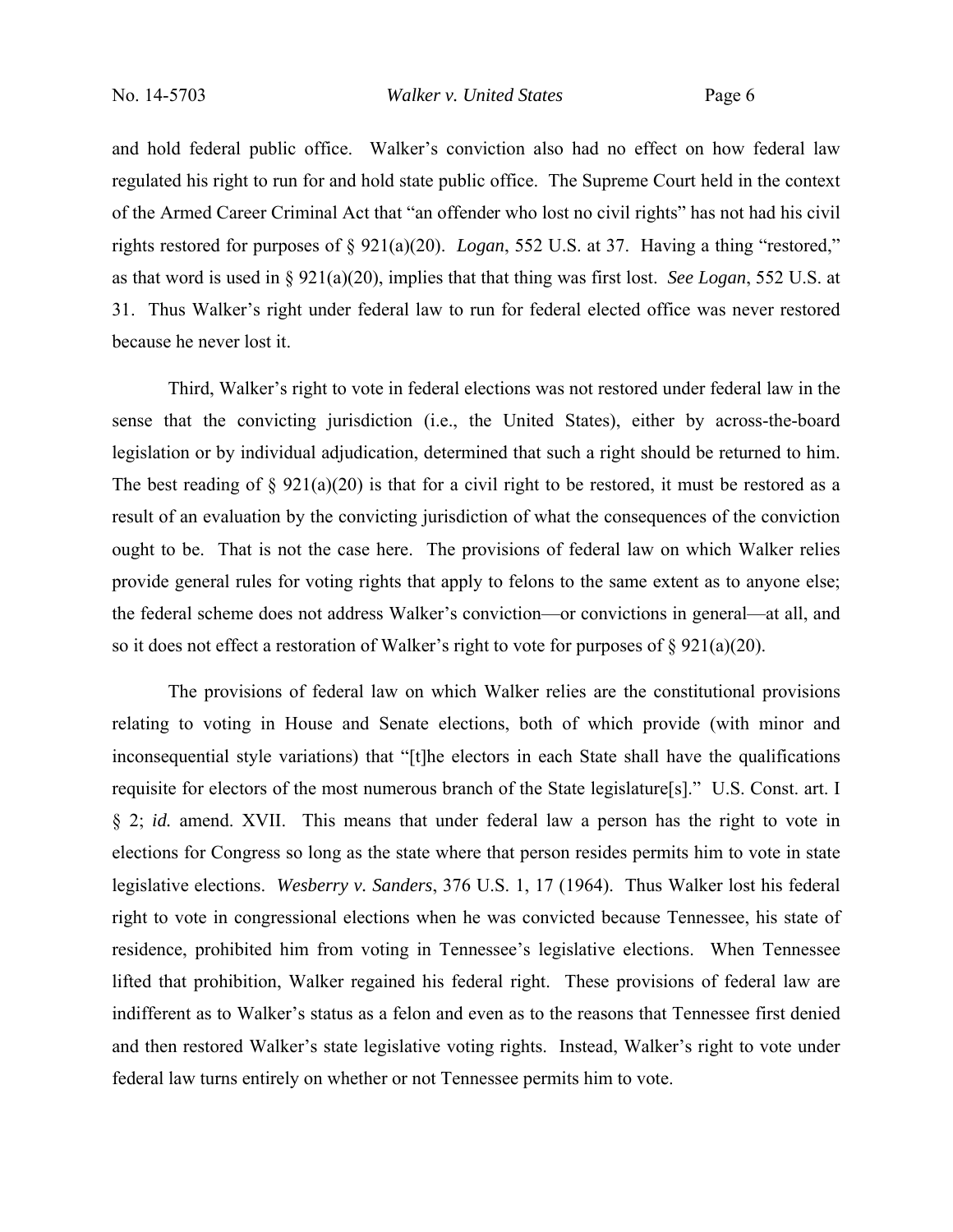Walker's right to vote has not been restored under federal law, because the text of § 921(a)(20) must be read to require that the convicting jurisdiction's civil rights scheme address an individual's conviction in "restoring" that individual's civil rights. Otherwise it is but an exercise of sterile logic to say that the federal law "restored" the right to vote. This gloss, moreover, is supported by the text. Strictly speaking, the question posed by  $\S 921(a)(20)$  is not whether Walker's civil rights were restored, but whether Walker's "*conviction* [was one] . . . *for which* . . . [he] has had civil rights restored." 18 U.S.C. § 921(a)(20) (emphasis added). Having civil rights restored is a property not of the felon, as one might intuitively expect, but of the conviction. *See Beecham*, 511 U.S. at 371. If the convicting jurisdiction grants a felon the right to vote without in any way considering his conviction or even convictions in general, then the felon's right to vote is not restored *for* the conviction. Rather, "for which" implies that, for a civil right to be restored pursuant to the statute, the convicting jurisdiction must grant the felon the right to vote after some determination that the felon's conviction ought no longer to prevent the felon from exercising the civil right.

 Even if this requirement that the scheme restoring rights address the conviction is not the only plausible reading of "conviction . . . for which . . . [he] has had civil rights restored," it finds support in the broader context in which that language appears. Section  $921(a)(20)$  provides alternatives to the restoration of civil rights that all address an individual's conviction: expunging a conviction, setting it aside, and pardon. 28 U.S.C. § 921(a)(20). These are all legal acts that reflect a judgment by some state actor about whether particular consequences are appropriate responses to the felon's crime. While these are all generally individualized judgments and restoration of civil rights need not be, it is reasonable to assume that Congress intended restoration of civil rights to be of a kind with its partners in the list in reflecting a determination by the convicting jurisdiction that particular consequences of a conviction ought no longer to be imposed. If, as this list suggests, Congress intended to use the convicting jurisdiction's determination as a proxy for whether a felon is sufficiently trustworthy to be allowed to possess firearms, the convicting jurisdiction's determination must somehow take the felon's conviction into account to be meaningful.

 This reading of the statute is supported by language in *Logan*, 552 U.S. 23, suggesting that when a convicting jurisdiction restores civil rights it grants a degree of forgiveness to the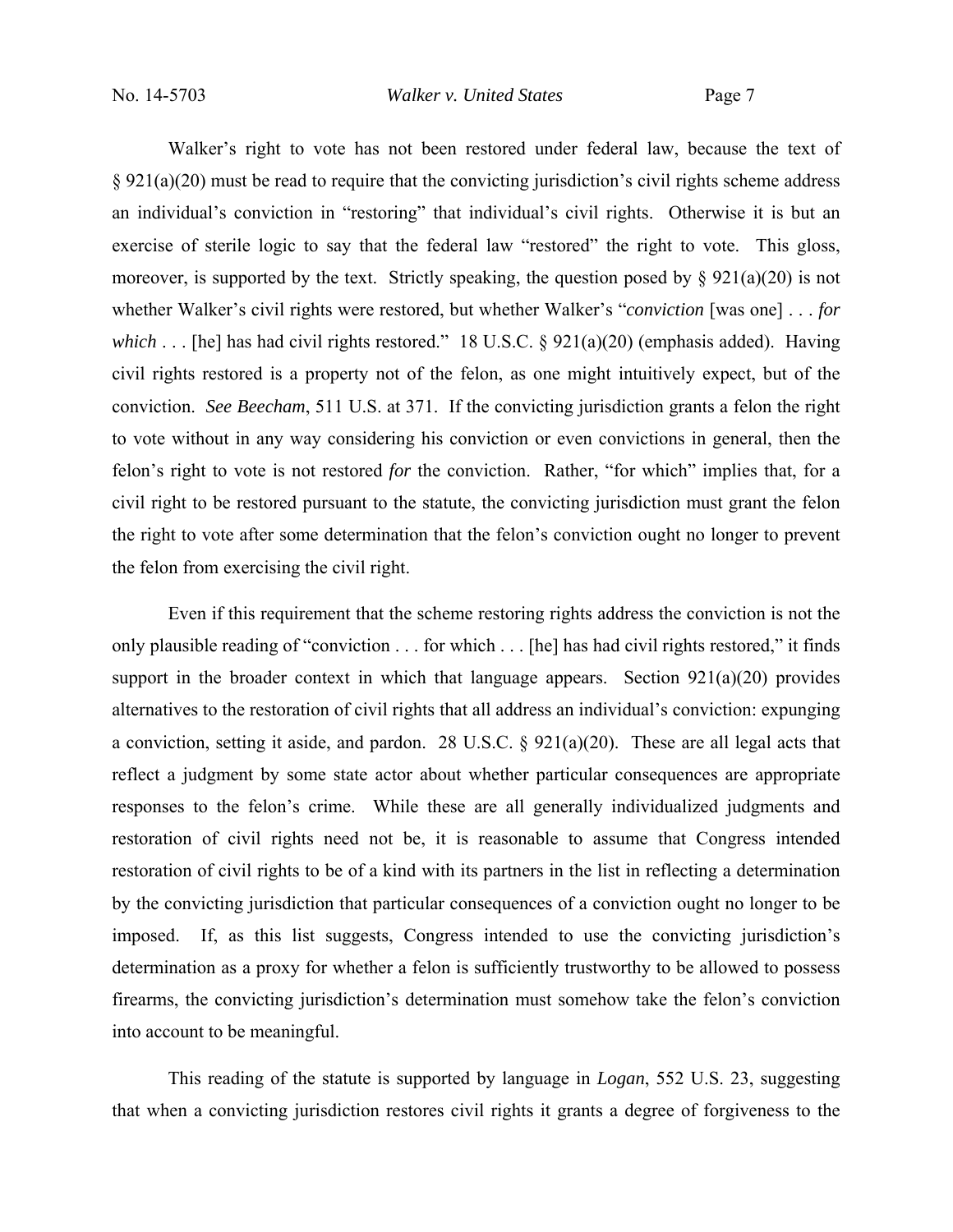offender. In that case, Logan was convicted of being a felon in possession of a firearm and sentenced to the mandatory minimum 15-year term because he had three state convictions that qualified as felonies under 28 U.S.C. § 921(a)(20). *Id.* at 26. However, under the law of Wisconsin, the jurisdiction where those convictions took place, the convictions for which Logan was convicted "at no time deprived the offender of civil rights." *Id.* Logan therefore claimed that his rights had been restored under Wisconsin law for purposes of  $\S 921(a)(20)$ , rendering the mandatory minimum 15-year sentence inapplicable. *Id.* The Supreme Court disagreed, holding that never losing one's civil rights is not the same as having one's civil rights restored. *Id.* The Court noted the context of the "civil rights restored" language: "In  $\S 921(a)(20)$ , the words 'civil rights restored' appear in the company of the words 'expunged,' 'set aside,' and 'pardoned.' Each term describes a measure by which the government relieves an offender of some or all of the consequences of his conviction." *Id.* at 32. Thus, in requiring some affirmative government act, the Court described the restoration of civil rights as a government act that "extend[s] to an offender a measure of forgiveness," and noted that Logan, and other offenders never deprived of their civil rights, receive no "token of forgiveness from the government." *Id.* at 26, 32. Forgiveness always involves a consideration of the wrong committed. Indeed, without such a consideration, there would be little reason for Congress to defer to the convicting jurisdiction's decision to restore civil rights to the convicted individual. *See id.* at 37. If a decision not to deprive the convicted individual of civil rights in the first place is not sufficient in Congress's eyes for a restoration, a decision to deprive and then grant civil rights for reasons only incidentally connected to the conviction should also be insufficient.

 There is no token of forgiveness for Walker in the federal law's treatment of his right to vote. That Walker regained the right to vote under federal law reflects no judgment in federal law regarding his conviction in particular or the voting rights of felons in general. Instead, Walker's right to vote hinges entirely on a contingent consequence of his conviction: his loss of voting rights under Tennessee law as a Tennessee resident with a felony conviction. Walker would have retained the right to vote had he resided in a state that permitted felons to vote.<sup>1</sup> In contrast to the statute governing federal jury service, this deference to state rules is not part of a

 $\frac{1}{1}$ Currently, Maine and Vermont permit resident felons to vote, even while they are incarcerated. *See* Me. Rev. Stat. 21-A, § 112(14); Vt. Stat. Ann. 17, § 2121.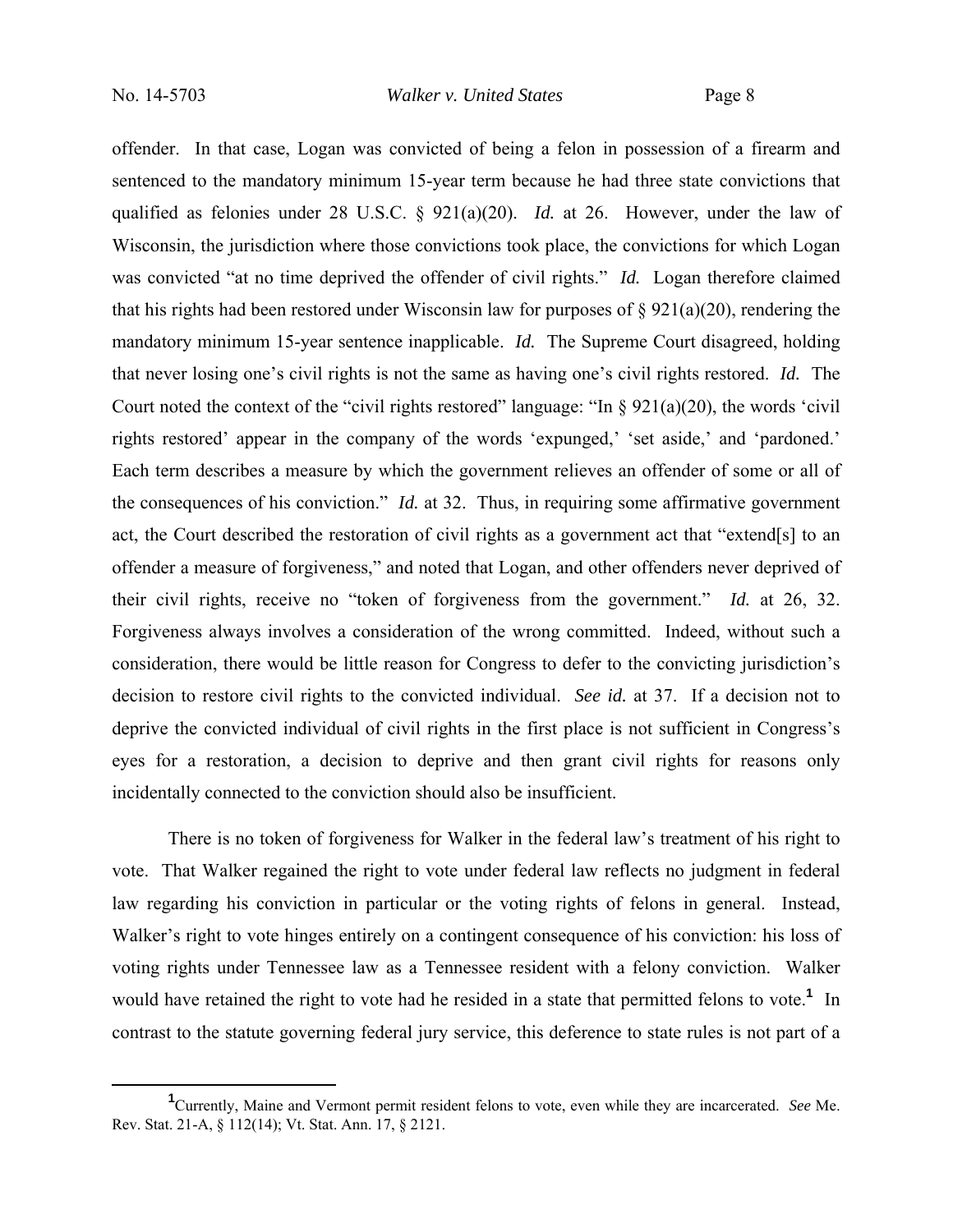federal scheme specifically addressing the rights of convicted felons. *Cf.* 28 U.S.C. § 1865(b)(5). In the case of jury service, federal law asks first whether Walker is a felon and then whether Tennessee has restored his rights. When it comes to voting, however, federal law considers only whether Tennessee permits him to vote and does not in any way consider his felony conviction.**<sup>2</sup>** Walker's federal felony convictions are therefore not ones for which his right to vote has been restored under federal law, and indeed, he was never deprived of this right in the sense necessary for it to be able to be restored.

 This conclusion is fully consistent with *Caron*, 524 U.S. at 313, under which civil rights can be restored "by operation of law" rather than by an individual determination. In that case, Caron, a three-time Massachusetts felon convicted of possessing firearms, argued at sentencing and on appeal that his civil rights had been restored under Massachusetts law and therefore his Massachusetts convictions were not predicate felonies for the ACCA's mandatory minimum 15-year sentence. Caron had received no individual restoration; instead, his argument relied on the fact that Massachusetts law does not deprive felons of the right to vote, permits them to run for office upon completion of their sentences, and permits them to serve on juries seven years after their convictions. *United States v. Caron*, 77 F.3d 1, 2 (1st Cir. 1996) (en banc). Eventually, the en banc First Circuit held that the restoration of civil rights for purposes of § 921(a)(20) does not require individualized procedures. *Id.* at 5. The Supreme Court denied certiorari, and, when it decided a separate question on a subsequent appeal, confirmed this conclusion and noted the unanimous agreement of the Circuits that considered the issue. 524 U.S. at 313–14. This is consistent with *Logan*. Massachusetts' scheme for granting civil rights to felons functions as a token of forgiveness in the sense that it reflects a judgment about whether felons, as a general class, ought to have particular civil rights returned to them after enough time has passed. The scheme is thus distinguishable from the constitutional provisions Walker relies on, which articulate the scope of a generalized voting right applicable to all citizens and do not reflect any judgment regarding the consequences of criminal convictions in particular. Forgiveness, under this interpretation of *Logan*, does not require an individualized

**<sup>2</sup>**<br> **2** This analysis does not necessarily require that a jurisdiction's scheme address a conviction explicitly. For example, it is possible, although we do not consider the question here, that a statute that uses general language to repeal a prohibition on felons voting would restore the voting rights of the felons affected. In that case, the legislature's act might be understood to address the felons' convictions by repealing the statute that had previously addressed the convictions.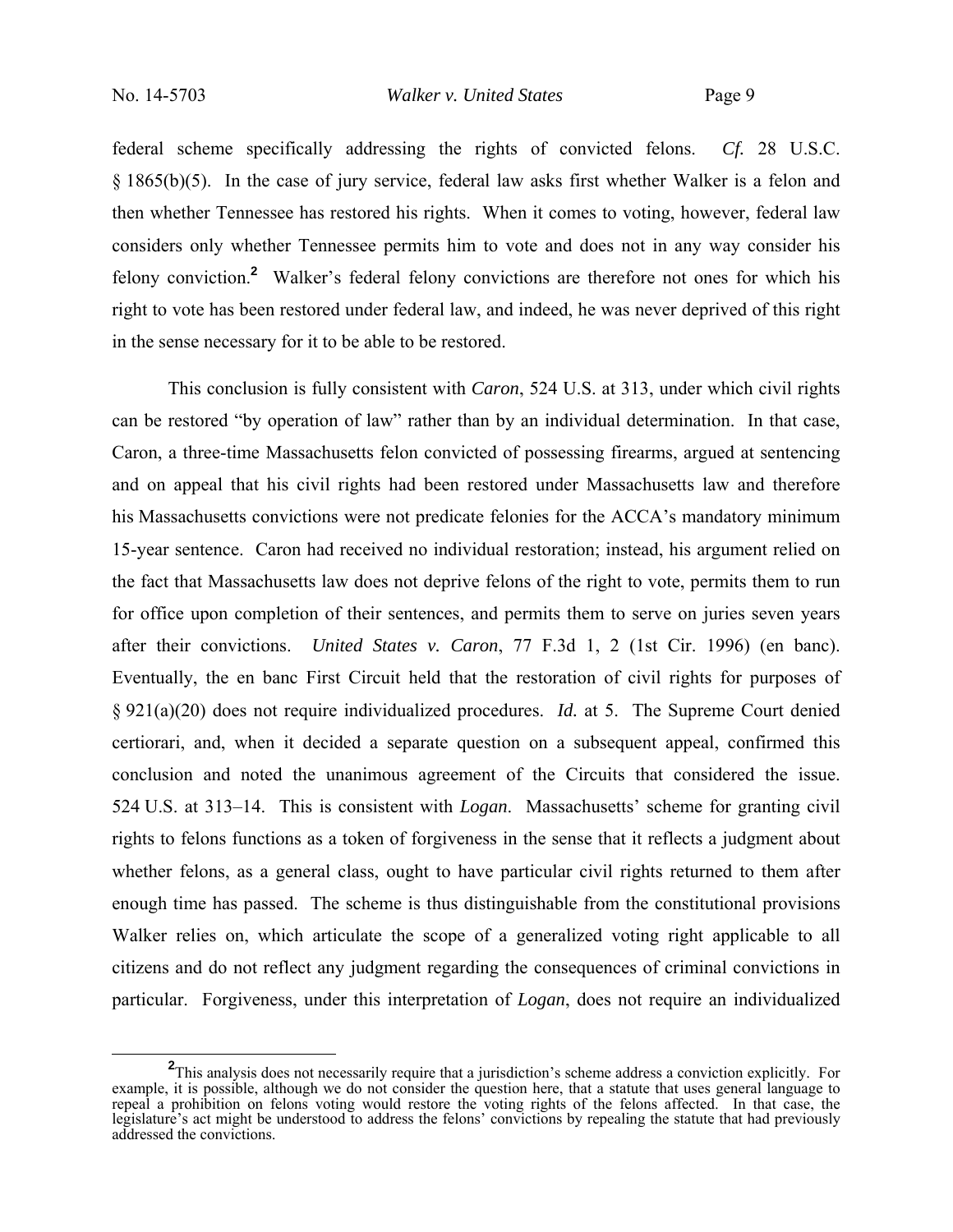pardon, but it does require consideration of the felon's conviction and willingness to lighten the burdens imposed as a consequence of it.

 Thus Walker appears to have had at most one of the *Cassidy* civil rights restored, a second was not restored because it was never lost, and a third was not restored within a fair reading of  $\S 921(a)(20)$ . This is not sufficient. First, the language of the statute refers to having multiple "civil right*s*" restored, not just one civil right. On the most natural interpretation of the statutory language, having only one civil right restored is insufficient. Second, even when other civil rights cannot be restored because they were not lost, having just one civil right restored is not functionally equivalent to having multiple restored. This is because the statute, as interpreted in *Logan*, defers to acts of forgiveness or rehabilitation by the convicting jurisdiction. *Id.* at 37. The restoration of a single civil right, as opposed to multiple civil rights, is insufficiently significant to suggest that Congress intended to defer to that also.

 The restoration of civil rights as a whole reflects more trust than the restoration of a single civil right. Restoring a single civil right—the right to serve on a jury, for example—may be a decision guided primarily by administrative practicalities or by considerations unique to the context in which that right is exercised. Such a decision lacks both the symbolic and actual significance of a restoration of multiple civil rights, which suggests that a felon can function as a normal citizen in more than one institutional context. The judgment that a single civil right ought to be restored thus does not reflect the same degree of forgiveness as the restoration of multiple civil rights, and so it is not sufficient for purposes of  $\S 921(a)(20)$ .

 Because Walker has had at most one of the *Cassidy* civil rights restored under federal law for purposes of  $\S 921(a)(20)$ , his felony conviction is not one "for which . . . [he] has had civil rights restored," § 921(a)(20), and so the firearms prohibition of § 922(g) still applies to him.

 Acceptance of Walker's argument, on the other hand, would require us to conclude that the Supreme Court simply did not look at the right laws in *Beecham*, when it held that a state restoration of civil rights was not sufficient to lift the firearm disability. The constitutional provisions regarding the right to run for federal office and to vote in federal elections referred to state law just as much in 1994 as now. And the statutory provision regarding federal jury duty was not materially different in 1994 from what it is today. *See United States v. Arce*, 997 F.2d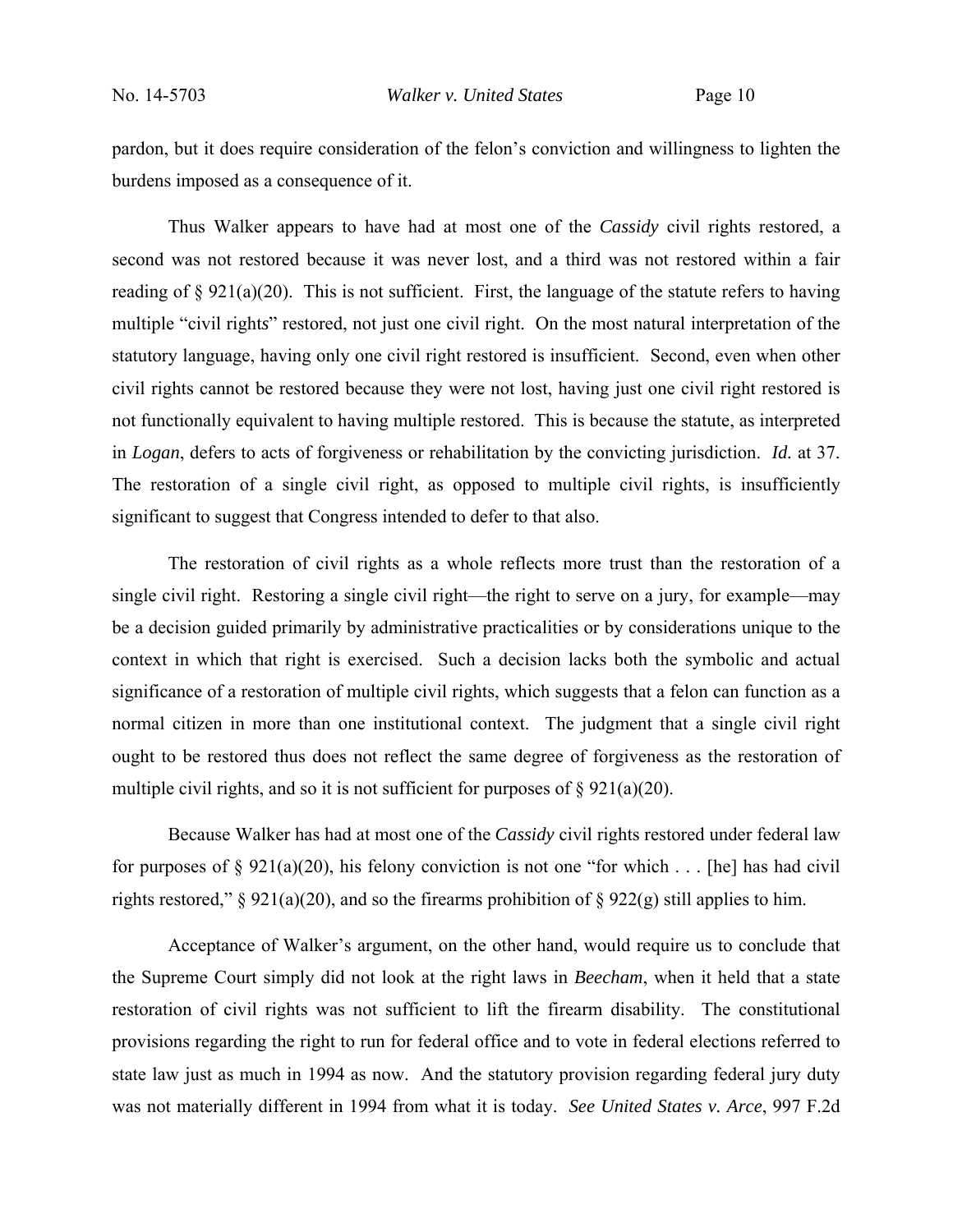1123, 1127 (5th Cir. 1993) (quoting—and upholding the constitutionality of—§ 1865(b)(5)). Although we could say that a state restoration of civil rights is also a federal restoration because of these provisions, the Supreme Court could easily have said the same—if true—in 1994. We are not so bold as to draw a conclusion that the Supreme Court was simply misled to look at the wrong law. Walker's proposed interpretation would produce a practical result very similar to the one that the Supreme Court rejected in *Beecham*, albeit by a different legal route. In *Beecham*, the Supreme Court rejected circuit court interpretations of  $\S$  921(a)(20) that would have predicated the restoration of a federal felon's civil rights on their restoration under state law. *Beecham*, 511 U.S. at 370–71. Walker's argument would indirectly predicate a federal felon's civil rights on their restoration under state law. While this argument was not presented to the Court in *Beecham*, the Court was obviously aware of the federal law on voting and jury service on which Walker's argument rests. *See id.* at 373 n.\*.

In the starred footnote in *Beecham*,<sup>3</sup> the Court indicated that it was not necessary to reach an argument *that would support the felon* that there was *no* available federal restoration of civil rights. (The Ninth Circuit had previously reasoned that the absence of a federal restoration indicated that Congress intended the state restoration to be sufficient. *Id.* at 372–73.) The Court, as indicated above, did not reach the issue because the Court reasoned that, under the statute, the civil rights of a federal convict had to be restored under federal law for the exemption to apply regardless of whether the federal government provided for such a restoration. Apart from a citation of the federal provisions relied upon by Walker for a conclusion opposite to the one that was perceived to favor Beecham, nothing in the footnote suggests that a state restoration of state civil rights would by virtue of those federal provisions result in a federal restoration of rights.

**<sup>3</sup>** <sup>3</sup>The footnote in full reads:

We express no opinion on whether a federal felon cannot have his civil rights restored under federal law. This is a complicated question, one which involves the interpretation of the federal law relating to federal civil rights, see U.S. Const., Art. I, § 2, cl. 1 (right to vote for Representatives); U.S. Const., Amdt. XVII (right to vote for Senators); 28 U.S.C. § 1865 (right to serve on a jury); consideration of the possible relevance of 18 U.S.C. § 925(c) (1988 ed., Supp. IV), which allows the Secretary of the Treasury to grant relief from the disability imposed by  $\S 922(g)$ ; and the determination whether civil rights must be restored by an affirmative act of a Government official, *see United States v. Ramos*, 961 F.2d 1003, 1008 (CA1), cert. denied, 506 U.S. 934, 113 S.Ct. 364, 121 L.Ed.2d 277 (1992), or whether they may be restored automatically by operation of law, *see United States v. Hall*, 20 F.3d 1066 (CA10 1994). We do not address these matters today.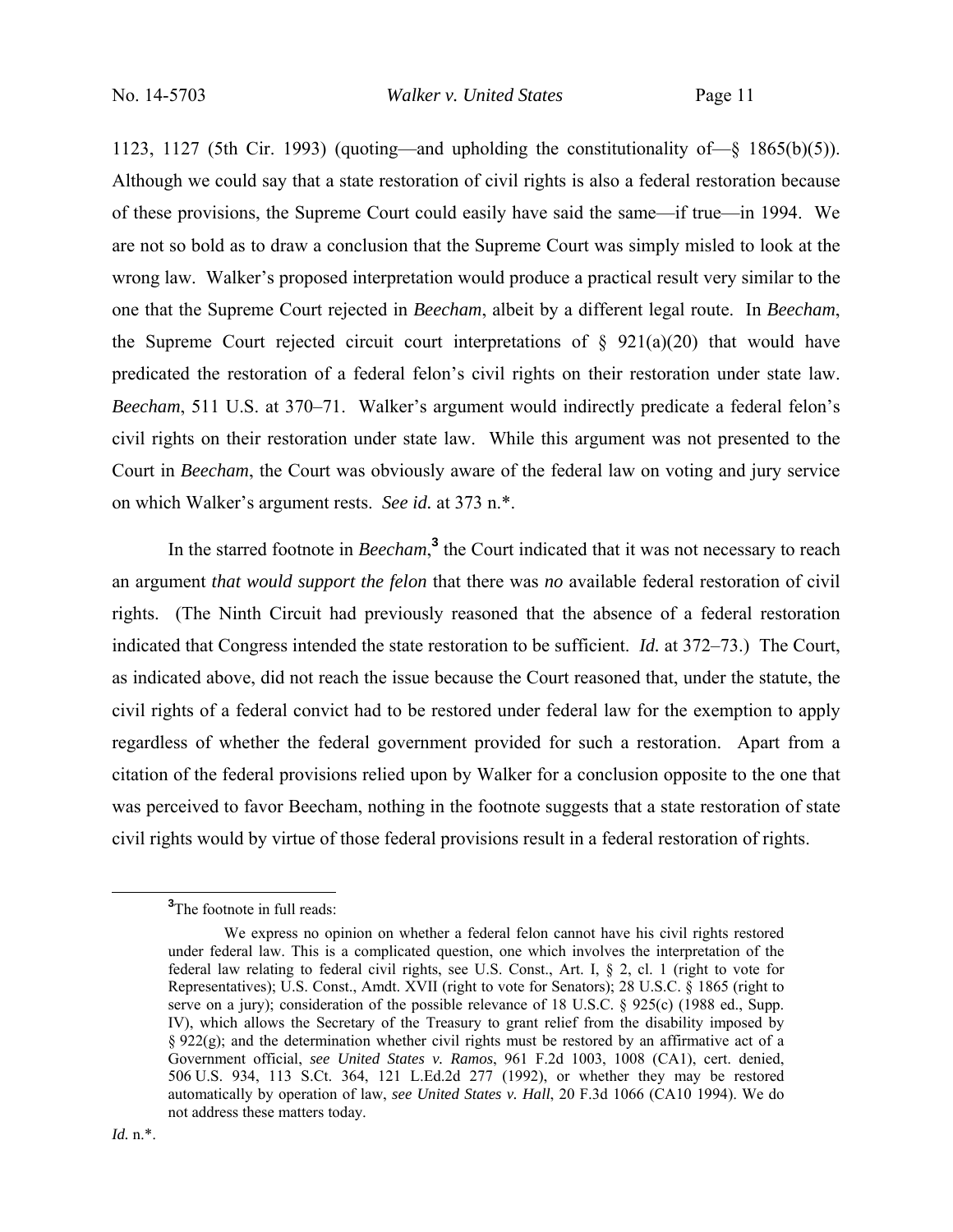The Government in *Beecham* moreover relied upon the difficulties that would occur if a state restoration of rights lifted the federal firearm disability, difficulties that would apply just as strongly if Walker's argument is adopted:

 The interpretation of the statute proposed by petitioners would lead to intractable problems of construction. Petitioners do not suggest which State's law should be consulted to determine whether a federal felony is to be given continuing effect, and there is nothing in the statute that gives any hint of which State's law should control — the State of the defendant's residence, the State of the defendant's prior federal felony conviction, the State where the defendant commits the new firearms offense, or some other State. Since that question would be such an obvious one if state law were intended to control the construction of federal felonies, the fact that the statute provides no answer casts serious doubt on petitioners' construction.

Brief for Appellant, *Beecham v. United States*, 511 U.S. 368 (1994) (No. 93-445), 1994 WL 96876 at \*8.

The Government elaborated on this concern as follows:

 If the term "restoration of civil rights" is not understood to refer to a restoration by the convicting jurisdiction, it would mean that if State A restored a defendant's civil rights following his conviction in State B, the State B conviction would no longer qualify as a conviction under federal law. That would be so even if State B regarded its own conviction as still perfectly valid and still sufficient to bar the defendant from possessing firearms in that State. Carried to its logical end, petitioners' interpretation of Section 921(a)(20) means that the State of Wyoming could render convictions from every other State and from federal courts unusable as "convictions" under the Gun Control Act if Wyoming law restored civil rights to persons convicted in other jurisdictions as soon as they were released from custody. . . .

 [Petitioners] insist (Br. 12-13) that there is no textual basis for construing the phrase "restoration of civil rights" as limited to the convicting jurisdiction. But if the restoration of civil rights is not limited to the convicting jurisdiction, there is no textual basis for deciding what other jurisdiction's law to consult in determining whether a restoration of civil rights has the effect of removing the federal firearms disability. To suggest that the "restoring" jurisdiction should be the State in which the federal conviction was obtained, or the State in which the defendant was residing when he committed the subsequent federal firearms violation, or the State in which the defendant was charged with the federal firearms violation, requires a complete departure from the text of the statute to which petitioners claim strict allegiance.

*Id.* at \*11–12.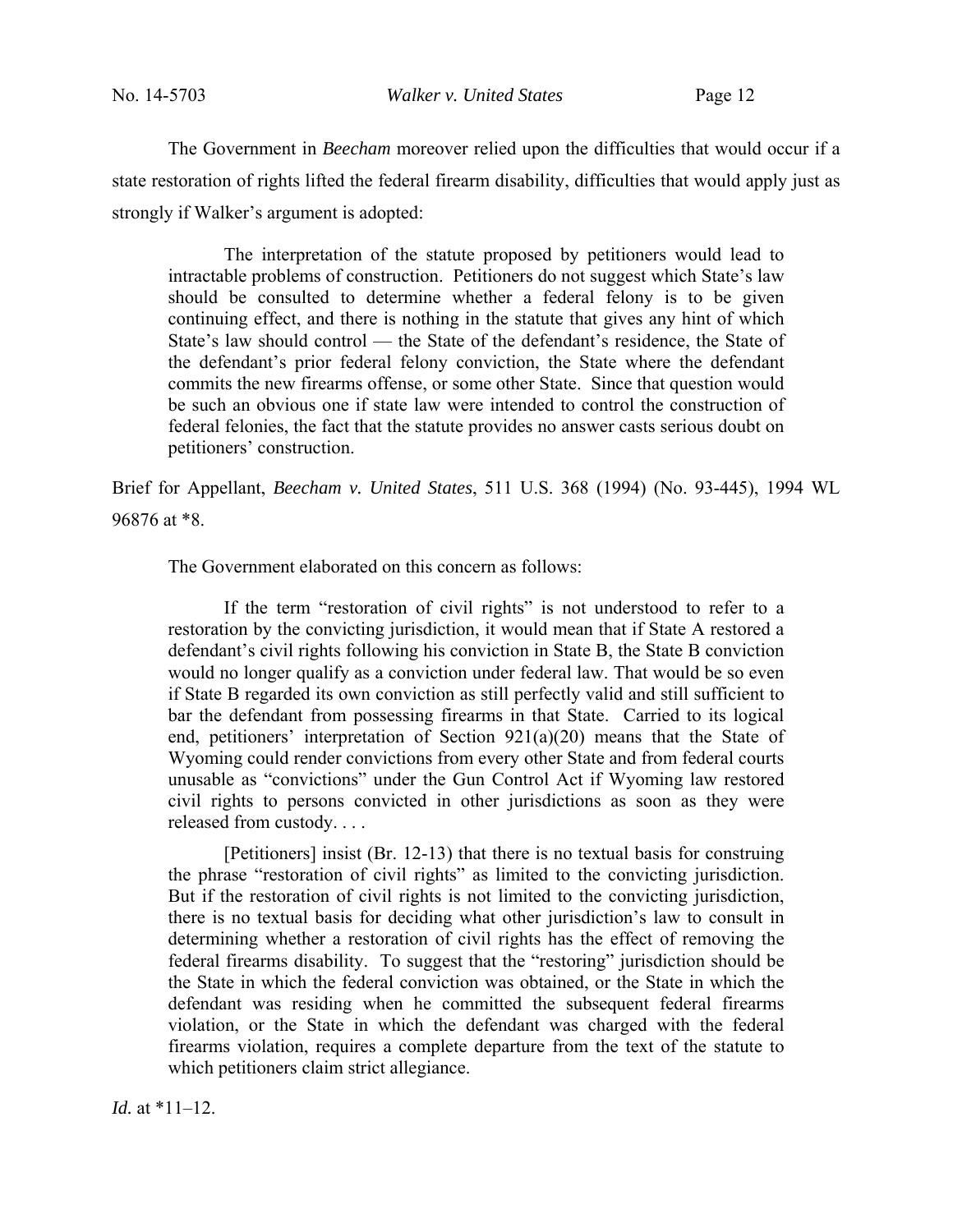The Supreme Court adverted to these arguments briefly in its opinion, but noted that applying federal law where the conviction is federal would avoid the need to come up with a special choice of law rule. *Beecham*, 511 U.S. at 371. But accepting Walker's argument in this case would return us to the very quandary that the Government raised in *Beecham* and that the Supreme Court thought it avoided: which state's restoration is the operative one, and does it apply nationally?

 In addition, Congress's subsequent treatment of 28 U.S.C. § 925(c), a separate avenue for felons to regain their gun possession rights, lends support to a limited interpretation of "restoration." Section 925(c) provides a mechanism for felons convicted in any jurisdiction to petition to the Attorney General (or, in prior versions of the law, the Secretary of the Treasury) for a restoration of the right to possess firearms. The Attorney General (and previously the Secretary of the Treasury) has delegated this responsibility to the Bureau of Alcohol, Tobacco, Firearms, and Explosives (ATF). Since 1992, however, Congress has, in annual appropriations bills, prohibited the ATF from acting on such petitions. *See Mullis v. United States*, 230 F.3d 215, 217 (6th Cir. 2000). The legislative histories of these appropriations provisions make it clear that Congress believed that "those who commit felonies should not be allowed to have their right to own a firearm restored." H.R. Rep. No. 104-183, at 15 (1995); *see* 142 Cong. Rec. S. 12164 (Oct. 19, 1996) (statement of Sen. Simon); *Mullis*, 230 F.3d at 220 & n.3.

 This subsequent intent to prevent felons from possessing firearms suggests that Congress did not view  $\S 921(a)(20)$  as offering felons who have not been rehabilitated a way to regain firearms rights. Of course these appropriations measures blocking § 925(c) cannot entirely prevent felons from having their firearms rights restored because they could still obtain a pardon, expungement, or restoration of civil rights from the convicting jurisdiction under  $\S$  921(a)(20). The appropriations measures do not explicitly address that portion of the statute. But the fact that Congress broadly intended to prevent felons from possessing firearms and, guided by that intent, blocked implementation of § 925(c) without mentioning § 921(a)(20) suggests that Congress did not view  $\S 921(a)(20)$  as a remaining avenue for non-rehabilitated felons to regain their right to possess firearms. If  $\S 921(a)(20)$  restored firearms rights to felons who had lost and regained civil rights without any consideration of their crimes by the convicting jurisdiction, then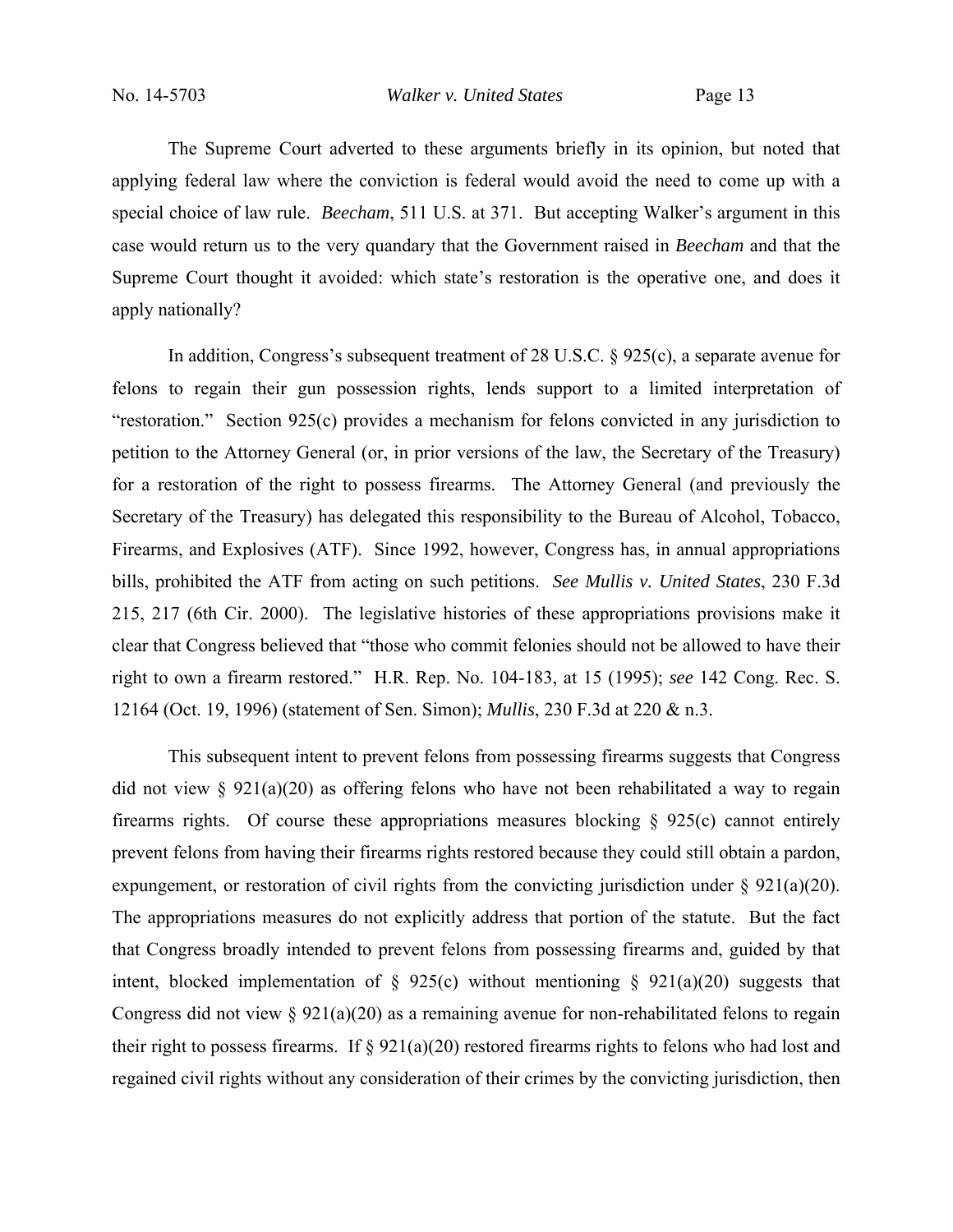Congress's failure to address this provision would be difficult to explain in light of Congress's stated general intent to prevent felons from possessing firearms.

For the foregoing reasons, the judgment of the district court is affirmed.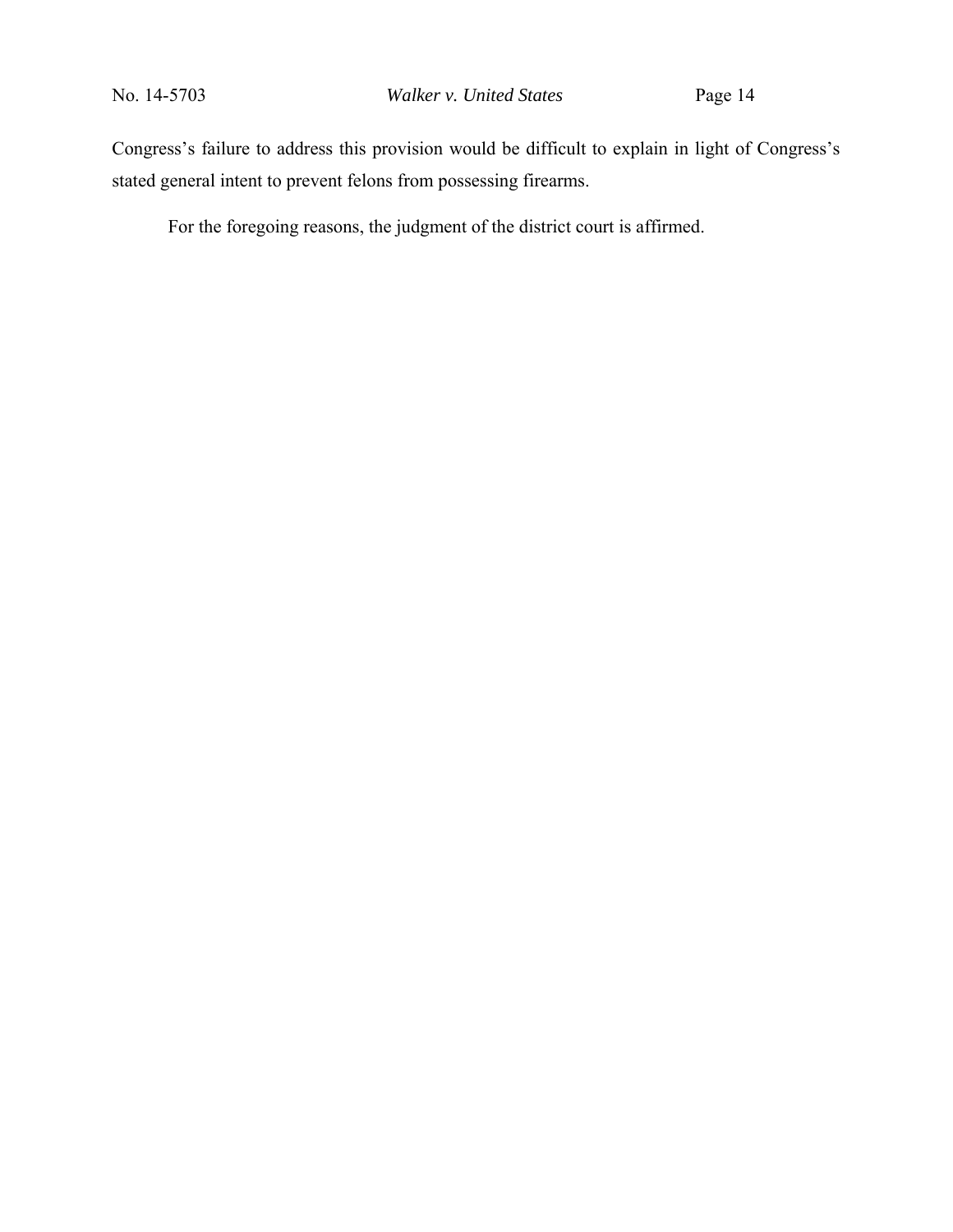# **DISSENT**  $\frac{1}{2}$

 $\frac{1}{2}$  ,  $\frac{1}{2}$  ,  $\frac{1}{2}$  ,  $\frac{1}{2}$  ,  $\frac{1}{2}$  ,  $\frac{1}{2}$  ,  $\frac{1}{2}$  ,  $\frac{1}{2}$  ,  $\frac{1}{2}$ 

 CLAY, Circuit Judge, dissenting. This case presents the question of whether the undisputed restoration of Billy York Walker's civil rights under Tennessee law has the effect, by operation of federal law, of restoring his federal civil rights so that he is exempt from the federal firearms ban applicable to felons pursuant to 18 U.S.C. § 921(a)(20). Contrary to the majority, I believe that both binding precedent and the nature of our federal system require a conclusion that Walker's federal civil rights have been restored within the meaning of  $\S$  921(a)(20). I therefore respectfully dissent.

### **DISCUSSION**

Under  $\S$  921(a)(20), a person who has been convicted of a felony may nonetheless become exempt from the federal ban on weapons and ammunition possession if that person's civil rights have been restored. In relevant part, that provision states:

What constitutes a conviction of such a crime shall be determined in accordance with the law of the jurisdiction in which the proceedings were held. Any conviction which has been expunged, or set aside or for which a person has been pardoned or has had civil rights restored shall not be considered a conviction for purposes of this chapter[.]

§ 921(a)(20). The first sentence of this provision is referred to as the "choice of law clause," and the second sentence is sometimes called the "exemption clause," as it exempts certain convictions from the application of the Gun Control Act. *See, e.g.*, *Beecham v. United States*, 511 U.S. 368, 369 (1994). Walker claims the protection of the exemption clause on the grounds that his civil rights have been restored.

 Though this Court's task in evaluating Walker's claim is essentially one of statutory interpretation, we do not write on a blank slate. Binding precedent prescribes the test: we must evaluate whether Walker's federal civil rights—the right to vote, the right to seek and hold office, and the right to serve on juries—have been restored according to federal law. *Beecham v. United States*, 511 U.S. 368, 371-74 (1994) (requiring that restoration be determined according to the law of the convicting jurisdiction); *United States v. Cassidy*, 899 F.2d 543, 549 (6th Cir.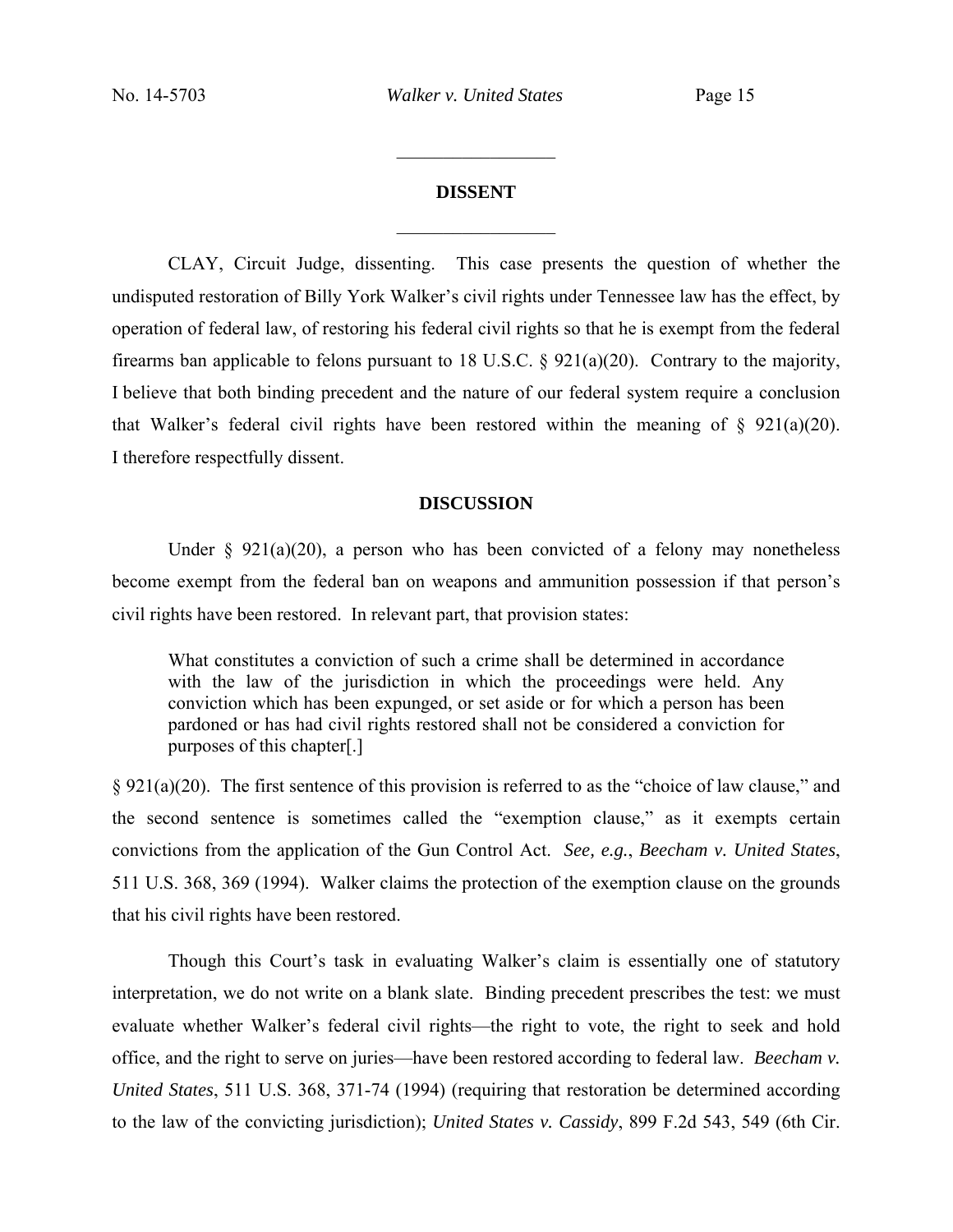1990) (identifying the three dispositive rights). Additionally, the Supreme Court has settled that the restoration of rights under  $\S 921(a)(20)$  may be accomplished by operation of law, absent any affirmative act of restoration or particularized decision with regard to an individual felon. *Caron v. United States*, 524 U.S. 308, 313 (1998). Finally, despite the majority's attempt to suggest otherwise, the Supreme Court has adopted a "plain-meaning" interpretation of the restoration of civil rights, in recognition that the word "restore" means simply "'to give back something that had been taken away.'" *Logan v. United States*, 552 U.S. 23, 31 (2007) (quoting with approval *United States v. Logan*, 453 F.3d 804, 805 (7th Cir. 2006)); *see also id.* at n.3 (reviewing dictionary definitions). Faithful application of these precedents, combined with respect for our federal constitutional system, compel a conclusion that Walker's civil rights have been restored under federal law and that he is therefore no longer subject to the firearms prohibition.

## **A. The Issue Reserved in** *Beecham*

 The Supreme Court granted certiorari in *Beecham* to resolve a circuit split about whether the choice of law clause in § 921(a)(20) applied to the post-conviction events (*i.e.*, pardons, expungement, and restoration of rights) listed in the exemption clause. 511 U.S. at 370-71. The Eighth and Ninth Circuits had previously held that the choice of law clause applied only to the conviction itself, not to post-conviction events—leaving state law as the governing standard for the restoration of civil rights. *United States v. Edwards*, 946 F.2d 1347 (8th Cir. 1991); *United States v. Geyler*, 932 F.2d 1330, 1333-34 (9th Cir. 1991). The Fourth Circuit, in the two decisions reviewed by the Court in *Beecham*, reached the opposite result and rejected the proposition that state law governed the restoration of a federal felon's civil rights. *United States v. Beecham*, 993 F.2d 1539 (4th Cir. 1993) (Table); *United States v. Jones*, 993 F.2d 1131 (4th Cir. 1993). The Supreme Court resolved the split in favor of the position taken by the Fourth Circuit, holding that whether a felon's civil rights have been restored "is governed by the law of the convicting jurisdiction." 511 U.S. at 371. Thus, for those convicted of federal felonies, courts "must look to whether [their] civil rights were restored under federal law." *Id.*

 The Supreme Court stopped at this holding and on that basis affirmed the Fourth Circuit. Neither the Supreme Court nor the Fourth Circuit addressed how federal law applies to the question of whether a federal felon's civil rights had been restored—an issue that had not been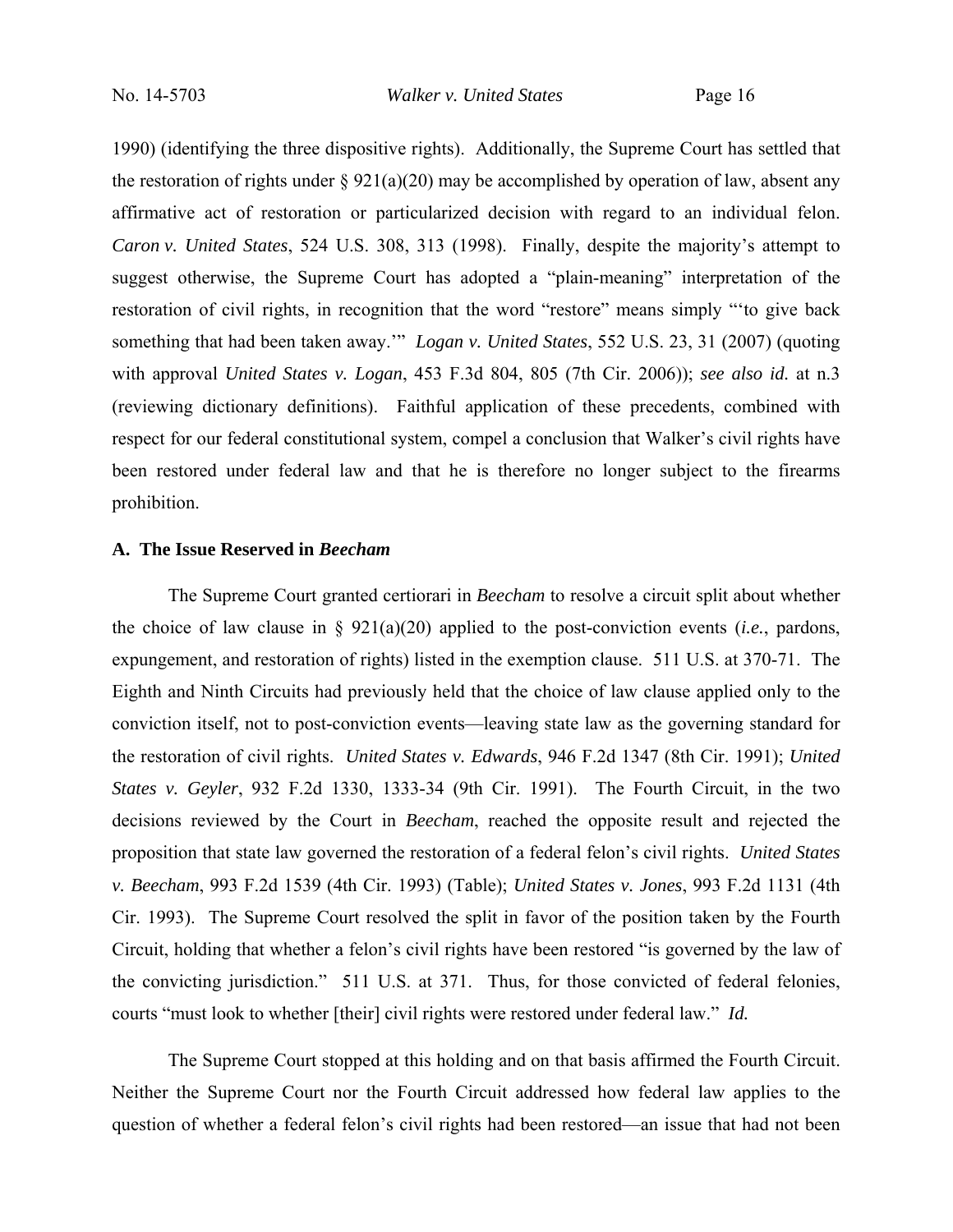raised or briefed by the parties. The Supreme Court acknowledged the omission and expressly reserved the question of whether a federal felon's civil rights may be restored under federal law, writing in footnote \* (hereinafter "the *Beecham* footnote"):

This is a complicated question, one which involves the interpretation of the federal law relating to federal civil rights, *see* U.S. Const., Art. I, § 2, cl 1 (right to vote for Representatives); U.S. Const., Amdt. XVII (right to vote for Senators); 28 U.S.C. § 1865 (right to serve on a jury); consideration of the possible relevance of 18 U.S.C § 925(c) (1988 ed., Supp. IV), which allows the Secretary of the Treasury to grant relief from the disability imposed by  $\S$  922(g); and the determination whether civil rights must be restored by an affirmative act of a Government Official, see *United States v. Ramos*, 961 F.2d 1003, 1008 (CA1), cert. denied, 506 U.S. 934, 113 S.Ct. 364, 121 L.Ed.2d 277 (1992), or whether they may be restored automatically by operation of law, *see United States v. Hall*, 20 F.3d 1066 (CA10 1994). We do not address these matters today.

511 U.S. at 373 n.\*.

 Both the government and the district court contend that *Beecham* forecloses Walker's claim because the opinion addressed substantially identical facts—federal felons whose rights were restored under state law—and yet in *Beecham* the Court ultimately rejected the felons' arguments that they were not subject to the federal firearm disability. The majority adopts a version of this argument by emphasizing that the Supreme Court could have reached the issues in the footnote, and suggests that the Court's failure to do so is tantamount to a rejection of Walker's claim.

 Contrary to the majority's argument, it is clear that *Beecham* cannot be characterized as foreclosing a legal argument that it expressly declined to reach. Moreover, the Court's reticence in this regard was perfectly understandable, and even to be expected. Of the several complex legal questions identified in the *Beecham* footnote, only the "possible relevance" of § 925(c) had received any attention—and even that attention was fleeting—in the parties' briefing. The Supreme Court is of course free to disregard arguments not raised in the lower courts or advanced by the parties before it. *See, e.g.*, *Burwell v. Hobby Lobby Stores, Inc.*, 134 S.Ct. 2751, 2776 (2014) ("We do not generally entertain arguments that were not raised below and are not advanced in this Court by any party."); *Bell v. Wolfish*, 441 U.S. 520, 531 n.13 (1979) (declining to reach argument not passed on by the lower courts or urged by the parties); *Knetsch v. United*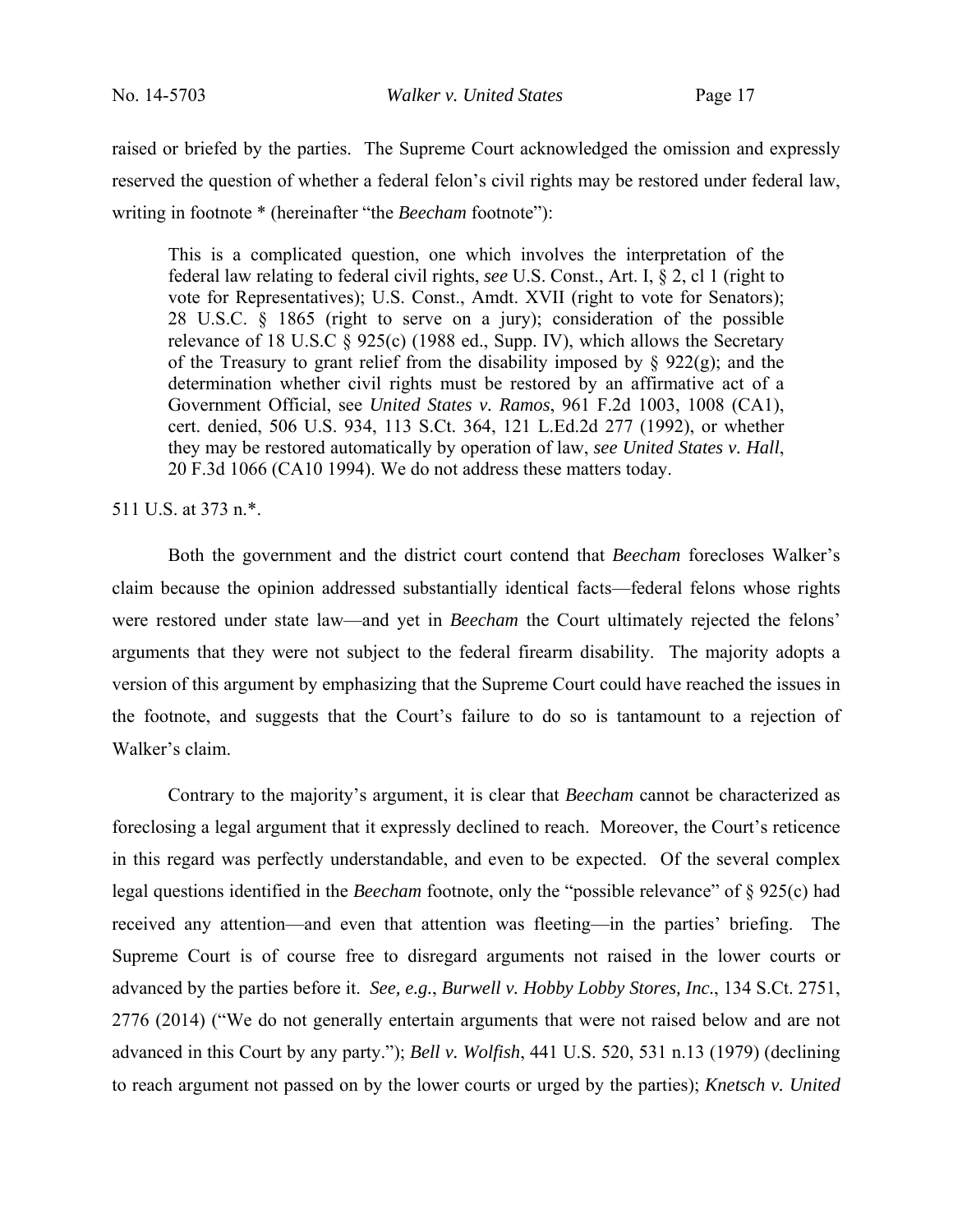*States*, 364 U.S. 361, 370 (1960) (same). It is simply unremarkable that, in the exercise of judicial prudence, the Court chose to leave the issues identified by the footnote for another day.

 Now, more than a decade after *Beecham* and squarely presented with a claim that a felon's civil rights have been restored under federal law, we have the benefit of subsequent precedent that provides clear guidance regarding the questions identified in the *Beecham* footnote. We know that a felon's civil rights may be restored by operation of law, without any affirmative act of restoration or case-by-case decisionmaking by a government agency or official. *Caron*, 524 U.S. at 313. Additionally, the Sixth Circuit has identified the dispositive civil rights which must be restored in order for the exclusion to apply: "the right to vote, the right to seek and hold public office and the right to serve on a jury."**<sup>41</sup>** *United States v. Cassidy*, 899 F.2d 543, 549 (6th Cir. 1990); *see also Hampton v. United States*, 191 F.3d 695 (6th Cir. 1999) (closely examining Michigan law to determine that the petitioner was entitled to serve on a jury before concluding that his civil rights were indeed restored). A direct application of these principles in this case establishes that Walker's federal civil rights have been restored. The majority's efforts to avoid this result are strained and unconvincing.

## **B. Restoration of Walker's Federal Civil Rights**

As the majority notes, Walker's right to seek and hold federal office was never lost, and therefore has not been "restored." *See Logan*, 552 U.S. at 31; *U.S. Term Limits, Inc. v. Thornton*, 514 U.S. 779 (1995); *Powell v. McCormack*, 395 U.S. 486 (1969). That leaves two rights to consider—the right to serve on a federal jury and the right to vote in federal elections. Both rights have been "restored" to Walker according to "the word's ordinary meaning" of returning something that had previously been taken away. *See Logan*, 552 U.S. at 31 & n.3.

#### **1. The Right to Serve on Federal Juries**

The majority announces that it will "assume" for purposes of this case that Walker's federal right to serve on a jury has been restored pursuant to 28 U.S.C. § 1865(b)(5). Maj. Op. at

<sup>&</sup>lt;sup>1</sup>The Supreme Court has implicitly approved relying on this triad of rights to test whether a felon's civil rights have been restored. *See Logan*, 552 U.S. at 28 ("While § 921(a)(20) does not define the term 'civil rights,' courts have held, and petitioner agrees, that the civil rights relevant under the above-quoted provision are the rights to vote, hold office, and serve on a jury."); *Caron*, 524 U.S. at 316 (1998) ("Restoration of the right to vote, the right to hold office, and the right to sit on a jury turns on so many complexities and nuances that state law is the most convenient source for definition.").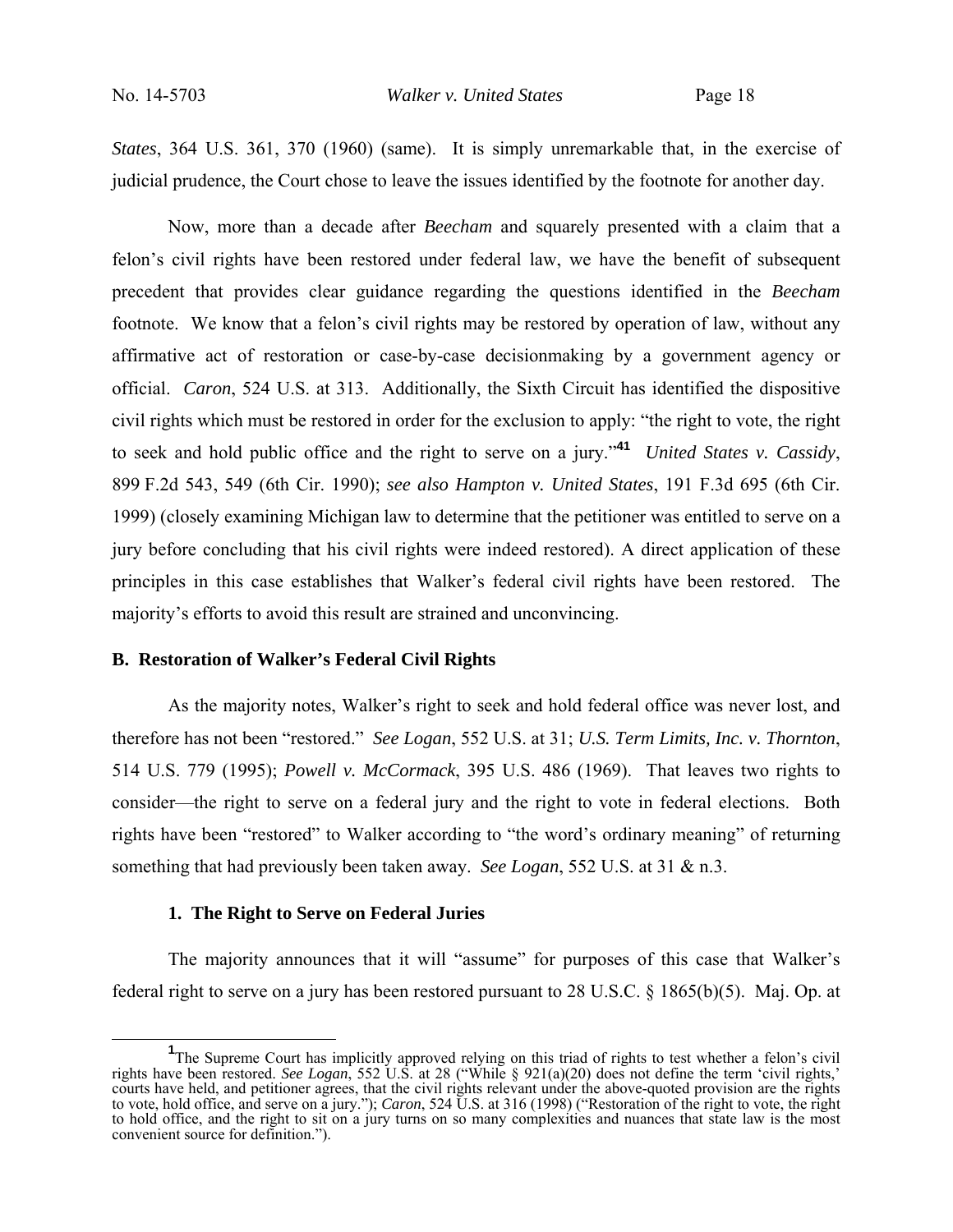5. The majority's squeamishness on this issue is difficult to understand—the majority identifies no reasonable alternative interpretation of § 1865 which would support any other conclusion, and it is impossible to identify what more could be required for Walker to meet that standard.

 The federal statute provides that a person shall be deemed "qualified to serve on grand and petit juries in the district court *unless* he . . . has been convicted in a State or Federal court of record of, a crime punishable by imprisonment for more than one year *and his civil rights have not been restored*." § 1865(b)(5) (emphasis added). Because this language is nearly identical to the language in § 921(a)(20), the three civil rights identified in *Cassidy*—the right to vote, to hold office, and to serve on a jury—may properly be considered here as well. *See Cassidy*, 899 F.2d at 549; *see also United States v. Green*, 532 F. Supp. 2d 211, 212 (D. Mass. 2005) (holding that the term "civil rights" in § 1865 "plainly involves the right to vote, to serve on juries, to run for office") (citing *Cassidy*, 899 F.2d at 549).

If the measuring stick is state law—after all, 28 U.S.C.  $\S$  1865(b)(5) does not contain a choice of law clause like the one in 18 U.S.C.  $\S$  921(a)(20)—then it is plain that Walker's civil rights have been restored and he may again serve on a federal jury. The Tennessee state court order obtained by Walker restored to him all "civil and citizenship rights," specifically including "the right to vote, the right to serve on a jury, and the right to hold an office of public trust." (R. 1-1 at PageID 9-10.) Tennessee courts are authorized to restore "full rights of citizenship" under the procedure outlined in Tenn. Code Ann. §§ 40-29-101 to 40-29-105, and there is no dispute that the court-ordered restoration of Walker's state civil rights was valid. *See May v. Carlton*, 245 S.W.3d 340, 344 (Tenn. 2008) (classing "serving as a juror" among the "rights of citizenship" affected by a conviction); Tenn. Code Ann. § 22-1-102 (providing that convicted felons lose their right to serve on a jury); *State v. Black*, 2002 WL 1364043, \*11-12 (Tenn. Ct. App. 2002) (affirming the restoration under § 40-29-105 of the petitioner's right to vote); *Bryant v. Moore*, 279 S.W.2d 517 (Tenn. 1955) (holding that the right to seek and hold public office was encompassed in the restoration of rights under substantially similar prior statutory language).

To the extent Walker's federal civil rights are relevant to  $\S 1865(b)(5)$ , his federal right to vote has been restored by operation of law as a result of the reinstatement of his voting rights under state law, U.S. Const. art. I, § 2, cl. 1; *id*. amend. XVII, and his right to seek and hold federal office is, as discussed above, unaffected by his felony conviction. Walker has thus met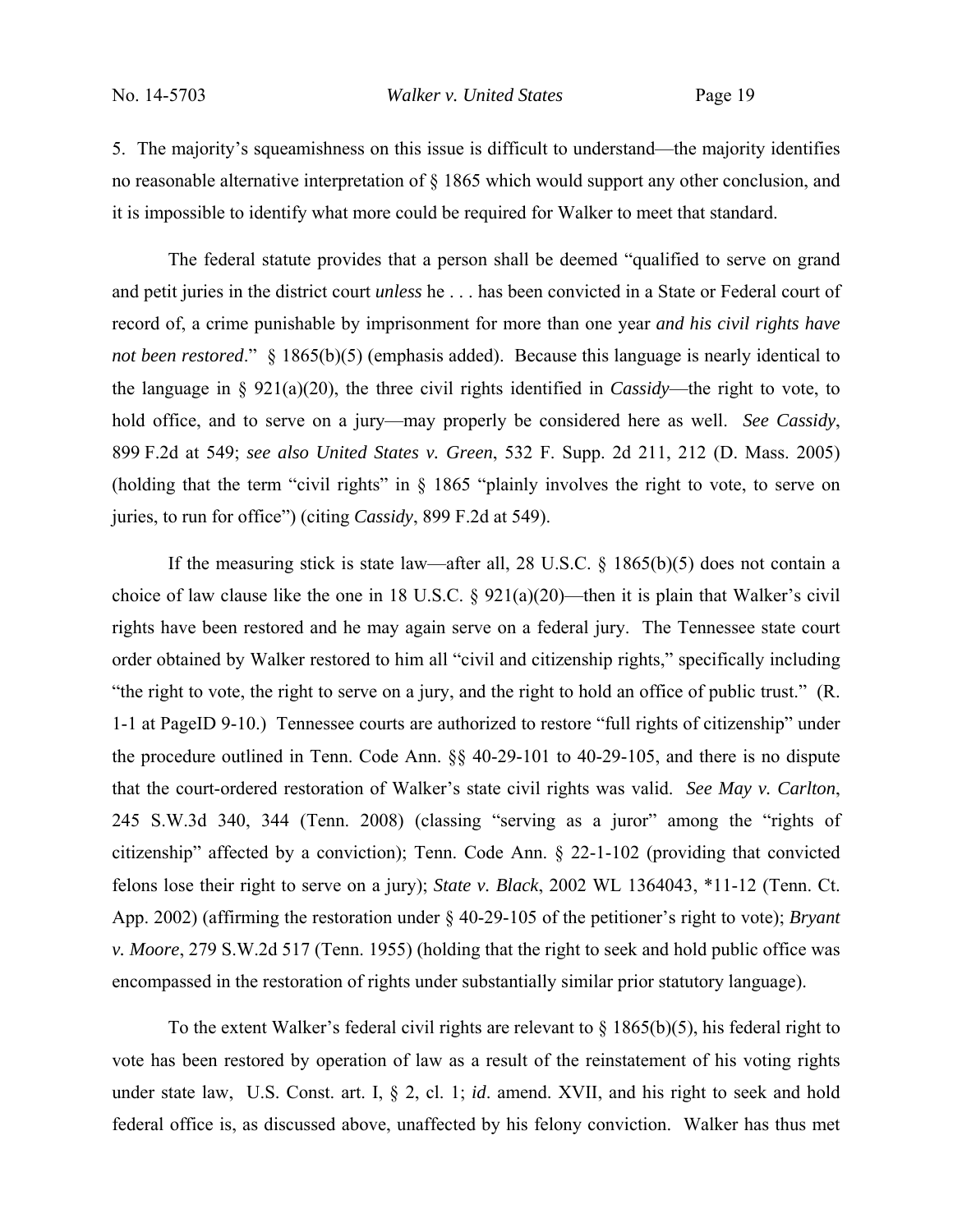any conceivable requirement for the restoration of his right to serve on a federal jury. Applying the same plain-meaning interpretation that the Supreme Court gave the parallel provision in  $\S921(a)(20)$ , the right "had been taken away" from him as a consequence of his felony conviction under § 1865(b)(5), and it has been "give[n] back" under the terms of the same provision as a consequence of the restoration of his civil rights under state law. *See Logan*, 552 U.S. at 31 & n. 3.

### **2. The Right to Vote in Federal Elections**

The majority acknowledges that, by virtue of the restoration of his right to vote under Tennessee law, Walker has regained his right to vote in federal elections. *See* U.S. Const. art. I, § 2, cl. 1; *id*. amend. XVII (adopting state law qualifications for the right to vote in federal elections). This result flows from the constitutional design of our federal system: "[The states] define who are to vote for the popular branch of their own legislature, and the constitution of the United States says the same persons shall vote for members of congress in that state. It adopts the qualification thus furnished as the qualification of its own electors for members of congress." *Ex parte Yarbrough*, 110 U.S. 651, 663 (1884); *see also Gray v. Sanders*, 372 U.S. 368, 379 (1963) ("States can within limits specify the qualifications of voters in both state and federal elections; the Constitution indeed makes voters' qualifications rest on state law even in federal elections."). Although the right to vote in federal elections incorporates voter qualifications set by state law, the right is indisputably a *federal* civil right, with "its foundation in the Constitution of the United States." *Wiley v. Sinkler*, 179 U.S. 58, 62-64 (1900); *see also Wesberry v. Sanders*, 376 U.S. 1, 17 (1964); *United States v. Classic*, 313 U.S. 299, 310, 314-15 (1941).

 The majority does not dispute that Walker lost his right to vote under Tennessee law as a consequence of his federal felony conviction. *See* Tenn. Code Ann. §§ 2-2-102, 40-20-112, 40- 29-201. By operation of federal law, the loss of Walker's state voting rights resulted in the loss of his federal voting rights. U.S. Const. art. 1, § 2, cl. 1; *id*. amend. XVII. Nor does the majority dispute that, by virtue of those same federal constitutional provisions, the restoration of Walker's right to vote under state law has resulted in the reinstatement of his right to vote in federal elections. *Id.*; *see* Tenn. Code Ann. §§ 40-29-101, 40-29-105(b)(1), (b)(6) & (b)(7) (authorizing the reinstatement of citizenship rights, including the right to vote); *see also State v. Johnson*, 79 S.W.3d 522, 527 (Tenn. 2002) (discussing the restoration of rights scheme created by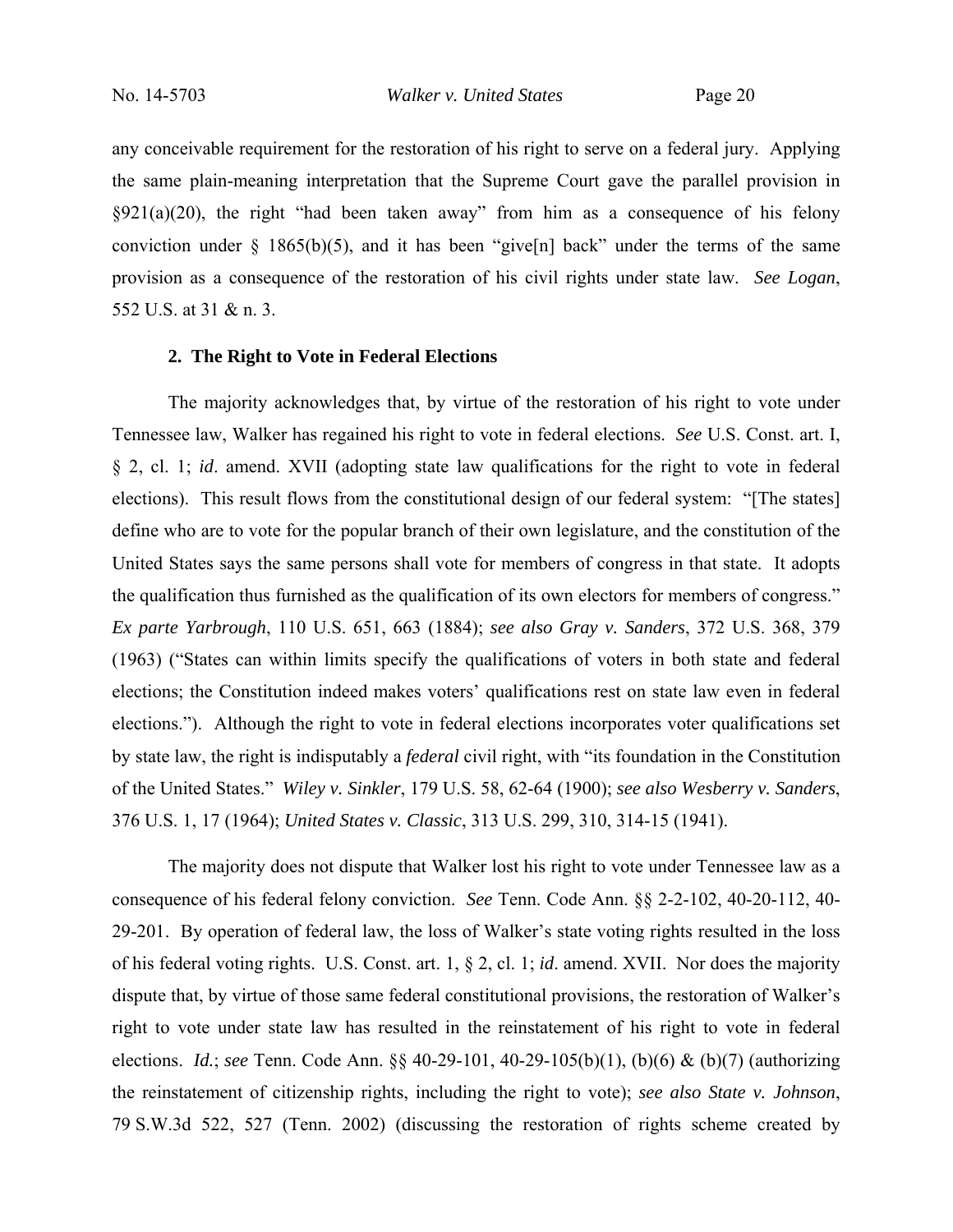Tennessee statutes). These realities satisfy the plain meaning of the restoration of civil rights clause under § 921(a)(20): Walker's right to vote in federal elections, secured to him by nothing less than the Constitution of the United States, was first taken away as a consequence of his felony, then subsequently reinstated under federal law which, by constitutional design, gives effect to the state law restoration of voting rights. *Logan*, 552 U.S. at 31 & n.3; *see also Caron*, 524 U.S. at 313 (holding that civil rights may be restored by operation of law alone). Walker's federal civil right to vote has been "restored" within the common sense, ordinary meaning of the term.

 The majority takes the position that Walker's federal civil right to vote has not been restored within what it terms a "fair reading" of  $\S$  921(a)(20). Maj. Op. at 10. This "fair reading" has one precarious source: the Supreme Court's observation in *Logan* that the restoration of civil rights, like expungement and pardon, "extend[s] to an offender a measure of forgiveness," while a felon whose civil rights were never lost "is simply left alone" and "receives no status-altering dispensation, no token of forgiveness from the government." 552 U.S. at 26, 31. Seizing on the concept of a "token of forgiveness," the majority insists that the law reinstating Walker's federal right to vote must do so out of an explicit federal judgment either "regarding his conviction in particular or the voting rights of felons in general." Maj. Op. at 8. *Logan* cannot be stretched to this extreme. Indeed, the case affirmed the ordinary meaning of the word "restore" as the return of something that had been taken away—a requirement that has been met in Walker's case.

 Though purporting to rely on *Logan*, the majority is in fact adding a new dimension to our well-established inquiry: a requirement that the federal government take an affirmative act to restore Walker's voting rights, and that the affirmative act be explicitly targeted to addressing felons' rights. This requirement is out of sync with the Supreme Court's holding that restoration of rights may be accomplished by operation of law. *See Caron*, 524 U.S. at 313. Just as "[n]othing in the text of  $\S$  921(a)(20) requires a case-by-case decision to restore civil rights to this particular offender," 524 U.S. at 313, nothing in the text of the statute requires an affirmative act, explicitly branded as a token of forgiveness, on the part of the convicting jurisdiction. *Cf.* § 921(a)(20) (providing, in passive voice, that "[a]ny conviction . . . for which a person ... has had civil rights restored shall not be considered a conviction for purposes of this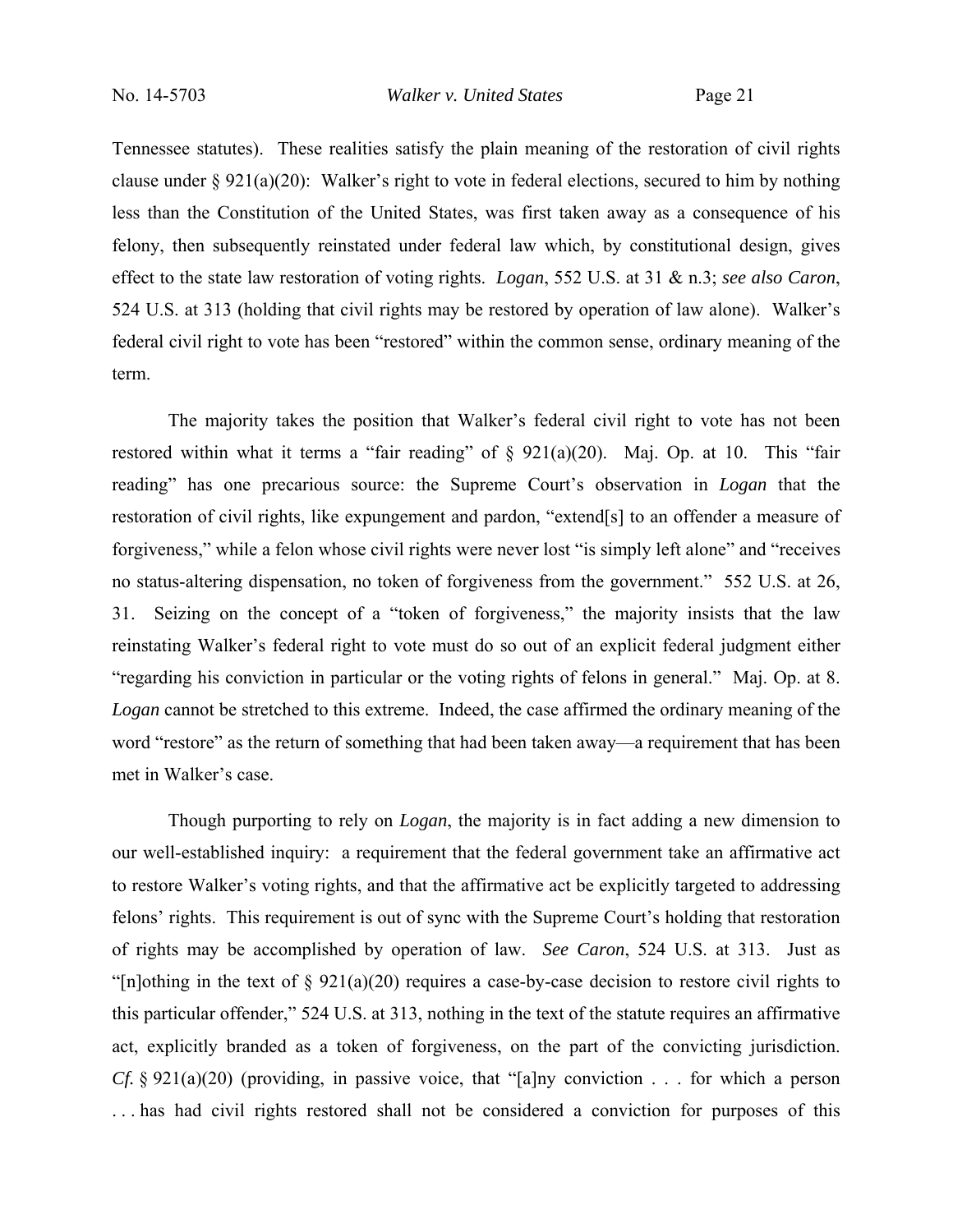chapter"). Instead, the text directs us simply to look at whether Walker's rights have been restored "in accordance with the law of the jurisdiction in which the [criminal] proceedings were held." § 921(a)(20); *Beecham*, 511 U.S. at 371, 374. The majority cannot deny that Walker's right to vote under federal law has been restored within the ordinary meaning of the term—so in order to avoid a result it dislikes, it saddles the term "restore" with requirements relating to the form and the express purpose of the governing law which have no relation to the word itself, and no other support in the text of the statute.

 I have no dispute with the majority's holding that the restoration of rights must be made with respect to a particular conviction, as the statute specifies. That requirement, however, is plainly met here, where the Tennessee state court determined that Walker should regain the state civil rights he lost as a result of his federal conviction. Consistent with principles of federalism, the constitutional provisions governing his right to vote in federal elections give federal effect to the state's "measure of forgiveness" for his conviction. *Logan*, 552 U.S. at 26.

# **3. The Majority's Purported "Fair Reading" of § 921(a)(20)**

The "fair reading" of  $\S$  921(a)(20) dictated by the majority is, in the final analysis, a deviation from the ordinary meaning of the text apparently rooted in the majority's distaste for the prospect of reinstating a felon's gun rights.**<sup>52</sup>** Under a straightforward application of federal law, Walker's right to vote in federal elections and his right to serve on a federal jury have both been restored—that is, returned to him after they were previously lost as a result of his federal conviction. *See Logan*, 552 U.S. at 31 & n. 3. Unable to gainsay this reality, the majority moves the goalposts—the restoration of his voting rights is not a satisfactory "restoration" because it resulted not from an affirmative act of forgiveness by the federal government, but only the automatic operation of law.

**<sup>5</sup>** <sup>5</sup>As support for its preferred policy outcome, the majority points to the annual appropriations ban prohibiting the Bureau of Alcohol, Tobacco, and Firearms from acting on petitions for "relief from the disabilities imposed by Federal laws with respect to the acquisition . . . or possession of firearms." 18 U.S.C. § 925(c). Although acknowledging that § 925(c) itself has no bearing on whether Walker's federal civil rights have been restored, the majority cites to legislative history connected with the appropriations ban to assert that Congress believed that "'those who commit felonies should not be allowed to have their right to own a firearm restored.'" Maj. Op. at 13 (quoting H.R. Rep. No. 104-183, at 15 (1995). Taken at face value, this line from the legislative history proves too much. Congress has never repealed  $\S 921(a)(20)$ , which operates to restore the firearm rights of some who have committed felonies, and it goes without saying that a statement in legislative history cannot negate a duly enacted statute. In context, moreover, it is clear that Congress was expressing a view related to allocation of resources in reference to the application procedure contained in § 925(c); in its words, "[t]here is no reason to spend the Governments' [sic] time or taxpayer's money to restore a convicted felon's right to own a firearm." H.R. Rep. No. 104-183, at 15 (1995).